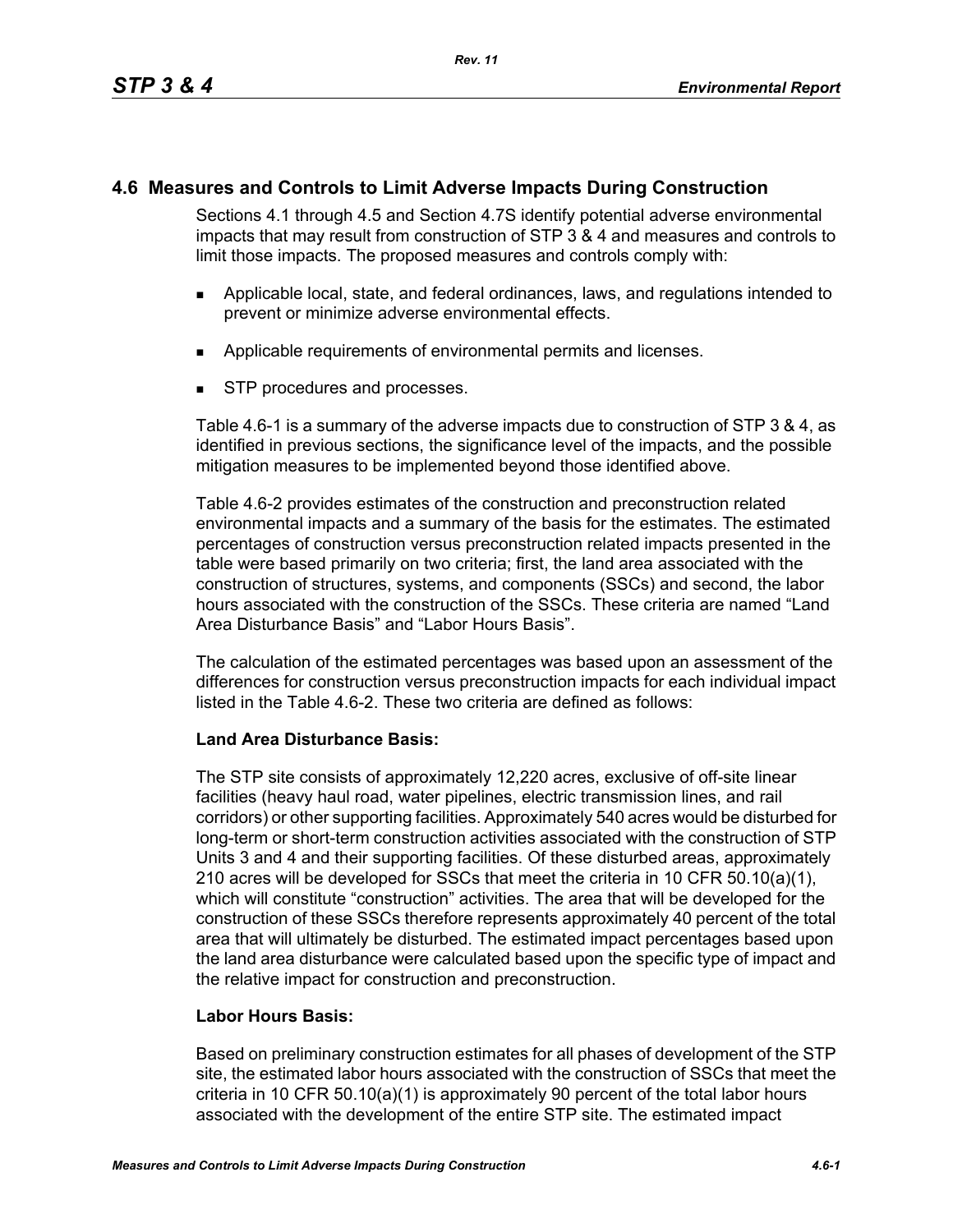percentages based upon the labor hours were calculated based upon the specific type of impact and the relative impact for construction and preconstruction.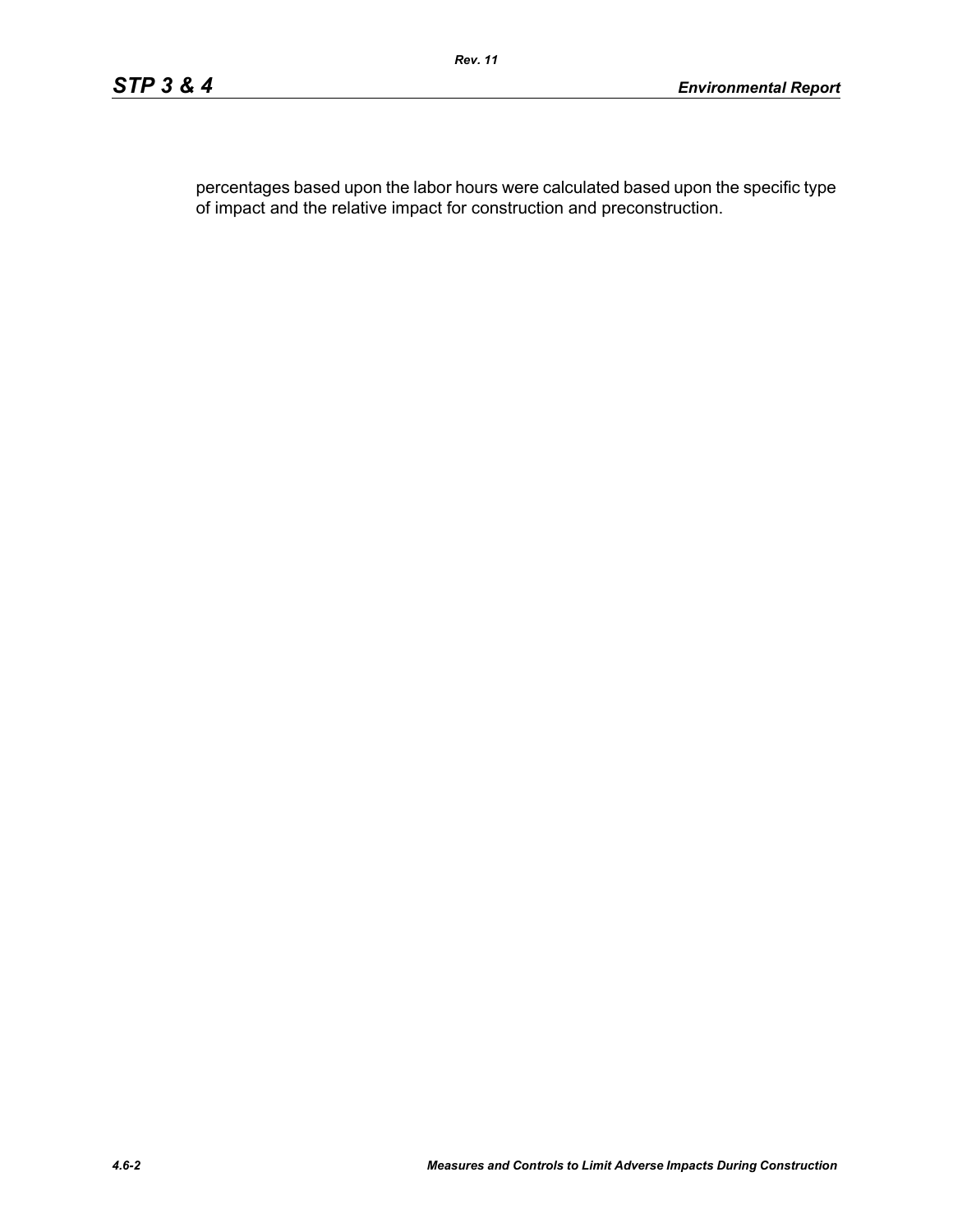| Impact                         | <b>Description of Potential Impact</b>                                                                                                                                                                                   | <b>Potential</b><br>Impact<br>Significance<br>$[1]$ | <b>Planned Control Program</b>                                                                                                                                                                                                                                                                                        |
|--------------------------------|--------------------------------------------------------------------------------------------------------------------------------------------------------------------------------------------------------------------------|-----------------------------------------------------|-----------------------------------------------------------------------------------------------------------------------------------------------------------------------------------------------------------------------------------------------------------------------------------------------------------------------|
| 4.0 Land Use Impacts           |                                                                                                                                                                                                                          |                                                     |                                                                                                                                                                                                                                                                                                                       |
| 4.1.1 The Site<br>and Vicinity | Ground-disturbing activities including<br>installation of a slurry wall, excavating and<br>recontouring the landscape.[2]                                                                                                | S                                                   | Conduct construction activities using best management practices<br>(BMP) in accordance with regulatory and permit requirements.<br>Implement environmental controls required in the SWPPP (Storm<br>Water Pollution Prevention Plan) such as weekly compliance<br>inspections, documentation of runoff controls, etc. |
|                                | Removal of vegetation within the temporary and<br>permanent impact areas.[2]                                                                                                                                             | S                                                   | Clean up and dispose of waste debris at designated location.<br>Temporary impact area will be graded, landscaped to match the<br>surrounding area, and revegetated.                                                                                                                                                   |
|                                | Stockpiling of soils on site including spoil<br>mounds and borrow pit soils.[2]                                                                                                                                          | S                                                   | Restrict stockpiling to designated areas. Stabilize all loose soils<br>on site through the use of approved erosion control<br>methodologies and soil erosion and sediment control plan.                                                                                                                               |
|                                | Construction of new permanent structures and<br>the creation of impervious surface within the<br>existing STP Site (i.e., the haul road and the<br>parking area). The site is designated for<br>industrial land use. [2] | S                                                   | Restrict construction to the designated areas within the STP site.                                                                                                                                                                                                                                                    |
|                                | Impacts to wetlands and other surface waters<br>e.g. removal of onsite drainage ditch.                                                                                                                                   | S                                                   | Avoid wetlands. Use appropriate erosion control measures to<br>prevent turbid water, soil deposition, vegetation removal, etc.,<br>from impacting drainage features, wetlands and downstream<br>areas through the approved SWPPP.                                                                                     |
|                                | Construction activities conducted within the<br>Coastal Management Zone.[2]                                                                                                                                              | $S-M$                                               | Proposed project is consistent with the Texas Coastal<br>Management Plan.                                                                                                                                                                                                                                             |
|                                | Construction activities (e.g., crossing of a<br>pipeline, installation of discharge pipe, etc.)<br>conducted within the designated flood zone and<br>other sensitive areas.                                              | S                                                   | Avoid these areas where possible. Comply with regulatory and<br>permit requirements.                                                                                                                                                                                                                                  |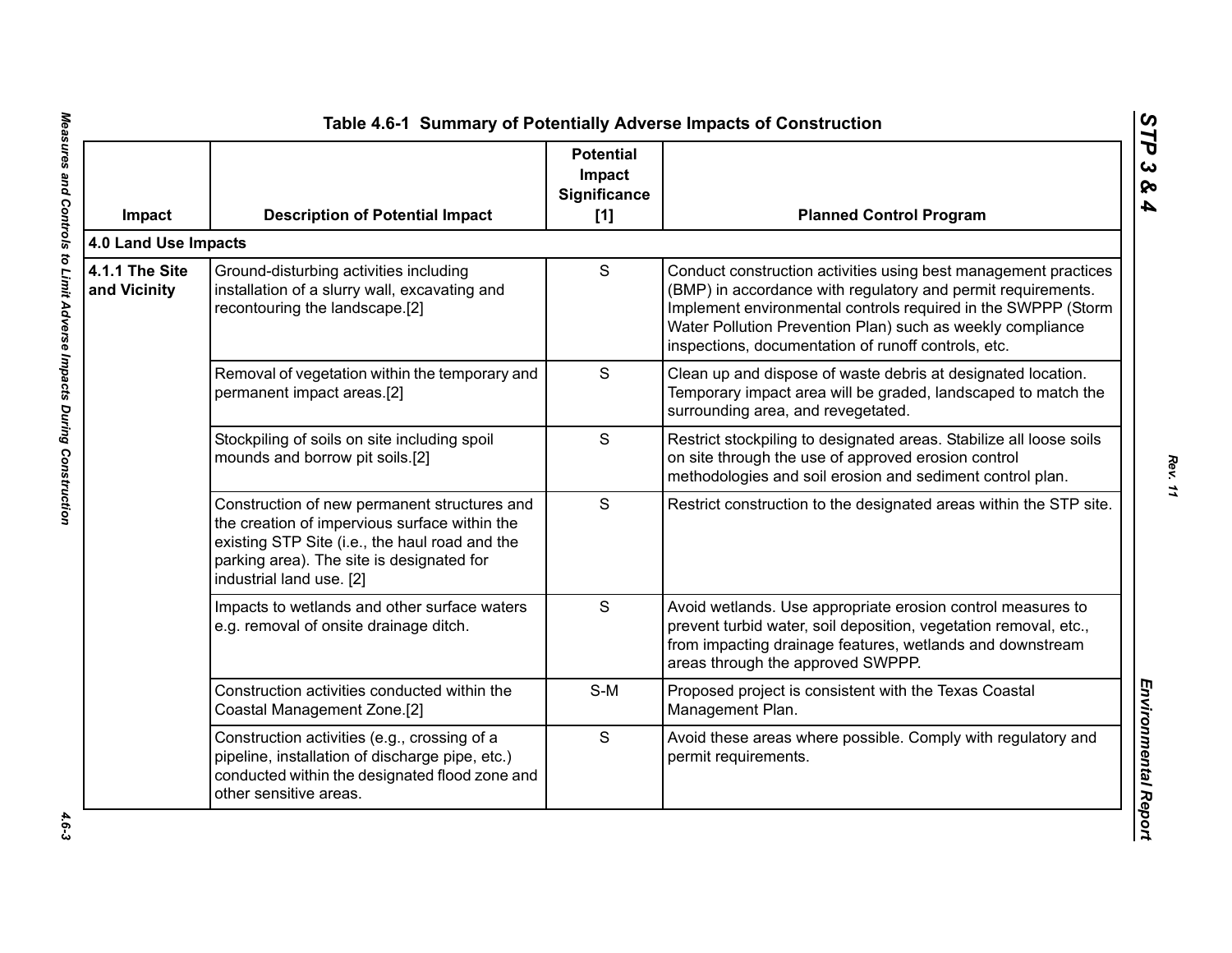| Table 4.6-1 Summary of Potentially Adverse Impacts of Construction (Continued) |     |                                                                                                           |
|--------------------------------------------------------------------------------|-----|-----------------------------------------------------------------------------------------------------------|
| Potential short-term land use changes in the                                   | S-M | The temporary housing facilities, if constructed                                                          |
| $\mathbf{1}$                                                                   |     | $\sim$ and $\sim$ and $\sim$ and $\sim$ and $\sim$ and $\sim$ and $\sim$ and $\sim$ and $\sim$ and $\sim$ |

|                                                                               | Potential short-term land use changes in the<br>vicinity of the project due to development of<br>employee housing.[2]                                                                                                                        | $S-M$       | The temporary housing facilities, if constructed, would be<br>converted to pre-project conditions upon completion of<br>construction.                                                                                                                                                                      |
|-------------------------------------------------------------------------------|----------------------------------------------------------------------------------------------------------------------------------------------------------------------------------------------------------------------------------------------|-------------|------------------------------------------------------------------------------------------------------------------------------------------------------------------------------------------------------------------------------------------------------------------------------------------------------------|
|                                                                               | The increase in traffic during shift change and<br>increased truck deliveries will impact traffic on<br>existing roads during peak times.                                                                                                    | S           | Stagger work shifts and truck delivery times to reduce the<br>additional traffic during peak hours.                                                                                                                                                                                                        |
| 4.1.2<br><b>Transmission</b><br><b>Corridors and</b><br><b>Off-Site Areas</b> | Potential short-term physical land use changes<br>due to the addition of a 345 Kilovolt switchyard<br>and rerouting of one 345 kV transmission line<br>that is currently connected to Bay No. 1 of the<br>existing switchyard for STP 1 & 2. | $\mathsf S$ | Minimization of land use impacts through the use of existing<br>access points and ROW roads. Limit construction activities<br>associated with the new onsite switchyard and connecting<br>transmission lines to those areas previously disturbed for<br>construction activities associated with STP 1 & 2. |
| 4.1.3 Historic<br><b>Properties</b>                                           | Ground-disturbing activities including grading,<br>excavation, recontouring, and construction may<br>expose historic resources.                                                                                                              | S           | Take appropriate actions as required by site procedures following<br>discovery of potential historic or archaeological resources.                                                                                                                                                                          |
|                                                                               |                                                                                                                                                                                                                                              |             |                                                                                                                                                                                                                                                                                                            |
|                                                                               |                                                                                                                                                                                                                                              |             |                                                                                                                                                                                                                                                                                                            |
|                                                                               |                                                                                                                                                                                                                                              |             |                                                                                                                                                                                                                                                                                                            |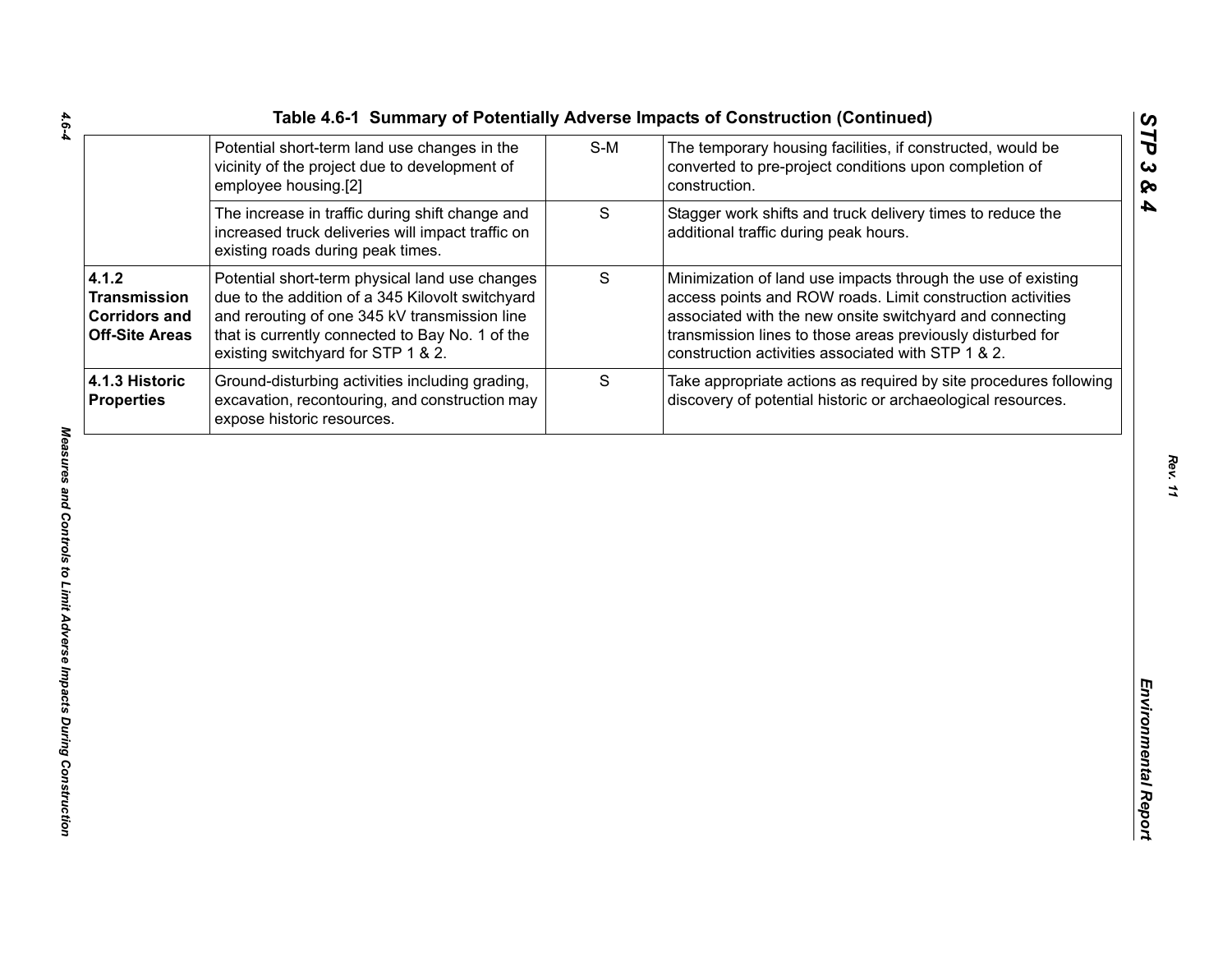| 4.2 Water-Related Impacts                 |                                                                                                                                                                       |   |                                                                                                                                                                                                                                                                                                                                                                                                                                                                                                                                                                                                                                 | STP                               |
|-------------------------------------------|-----------------------------------------------------------------------------------------------------------------------------------------------------------------------|---|---------------------------------------------------------------------------------------------------------------------------------------------------------------------------------------------------------------------------------------------------------------------------------------------------------------------------------------------------------------------------------------------------------------------------------------------------------------------------------------------------------------------------------------------------------------------------------------------------------------------------------|-----------------------------------|
| 4.2.1<br>Hydrologic<br><b>Alterations</b> | Impacts to onsite surface water drainage flows<br>by diverting or filling several unnamed onsite<br>drainage features.[2]                                             | S | New drainage ditches and other features such as sediment filters<br>would be used to accommodate surface water runoff from altered<br>drainage areas and the newly constructed impervious areas.<br>Avoid all wetlands. Appropriate erosion control measures will be<br>taken on all drainage features and wetlands to prevent turbid<br>water, soil deposition, vegetation removal, etc., from occurring<br>within those areas or downstream areas through the approved<br>SWPPP.                                                                                                                                              | $\boldsymbol{\omega}$<br>ଚ୍ଚ<br>4 |
|                                           | Increase in surface water as a result of<br>dewatering and excavation activities. [2]                                                                                 | S | To decrease the volume of surface water runoff created during<br>dewatering/excavating activities of the deeply excavated areas, a<br>groundwater control system will be installed consisting of a slurry<br>wall and perimeter circuit of deep wells in conjunction with sand<br>drains. All other surface water runoff created during the<br>excavation/dewatering activities will be controlled by a series of<br>ditches that drain the water away from construction activities.<br>Proper erosion controls will be used to contain sediments found in<br>the runoff before it is discharged into any jurisdictional water. |                                   |
|                                           | Impacts to local hydrology resulting from the<br>excavation through the shallow aquifer, and<br>subsequent dewatering of the shallow<br>aquifer.[2]                   | S | Local drinking water wells found in the vicinity of the construction<br>area will be unaffected because they are located in the deeper<br>aquifer which is isolated by surficial clays. Dewatering would<br>occur within the shallow aquifer in a limited area for a short period<br>of time. Upon completion of construction, groundwater in the<br>shallow aquifer will return to natural elevations.                                                                                                                                                                                                                         |                                   |
| 4.2.2 Water Use<br><b>Impacts</b>         | Potential for water pressure reduction within the<br>local water table due to dewatering activities for<br>dust abatement, concrete mixing, potable water<br>use. [2] | S | Limit dewatering activities to only those necessary for<br>construction.                                                                                                                                                                                                                                                                                                                                                                                                                                                                                                                                                        | Environmental Repor               |
|                                           |                                                                                                                                                                       |   |                                                                                                                                                                                                                                                                                                                                                                                                                                                                                                                                                                                                                                 |                                   |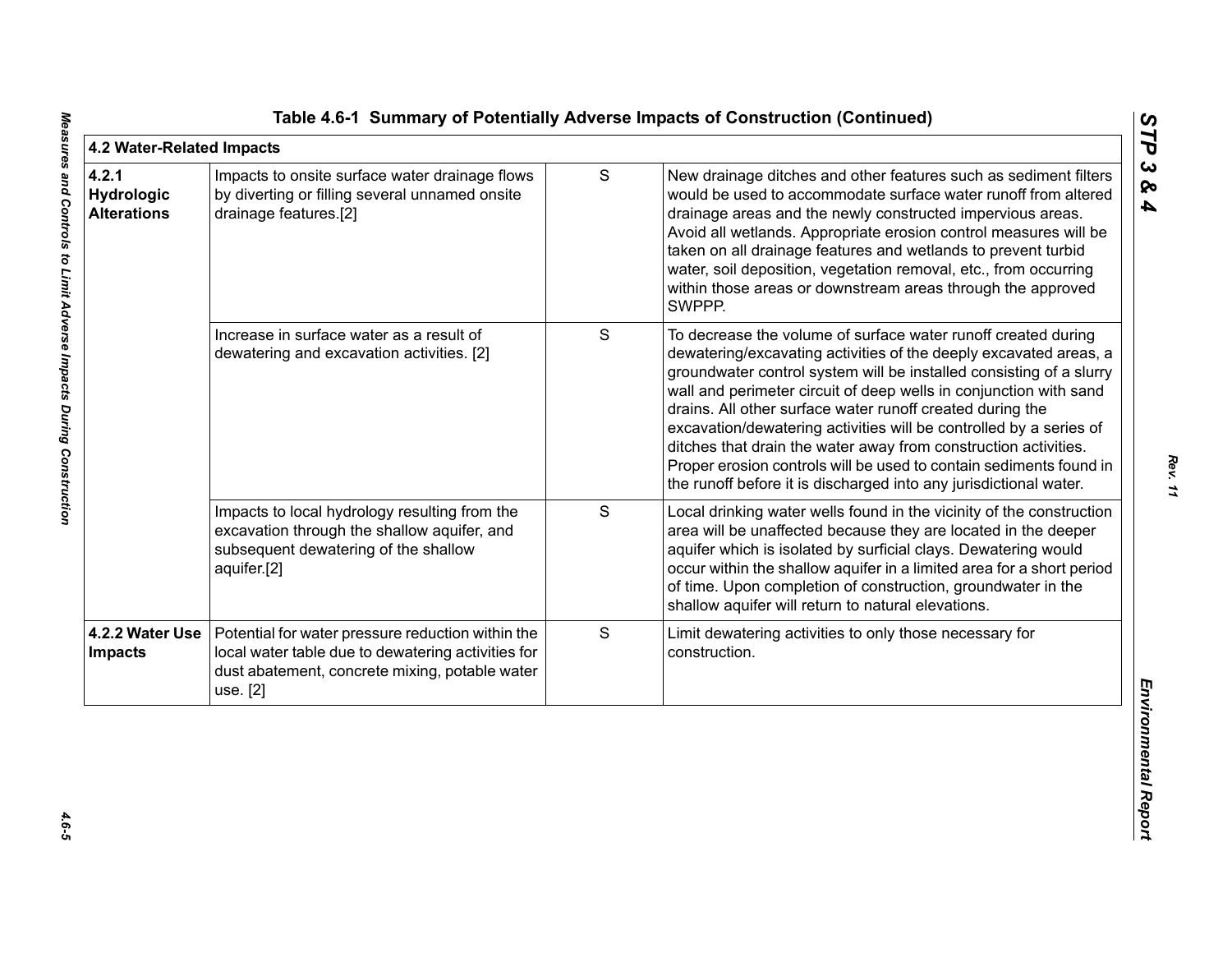|                                        |                                                                                                                                                                                                                              |   | Table 4.6-1 Summary of Potentially Adverse Impacts of Construction (Continued)                                                                                                                                                                                                                                                                                                                                                                                                              |
|----------------------------------------|------------------------------------------------------------------------------------------------------------------------------------------------------------------------------------------------------------------------------|---|---------------------------------------------------------------------------------------------------------------------------------------------------------------------------------------------------------------------------------------------------------------------------------------------------------------------------------------------------------------------------------------------------------------------------------------------------------------------------------------------|
| 4.2.3 Water-                           | Potential impacts on surface water quality from<br>Quality Impacts   accidental release of fuel, oils, or other<br>chemicals associated with construction<br>activities into onsite wetlands and drainage<br>features.       | S | Develop and implement a construction SWPPP and spill<br>response plan.                                                                                                                                                                                                                                                                                                                                                                                                                      |
|                                        | A potential impact to Little Robbins Slough,<br>Kelly's Pond, and subsequently the Colorado<br>River due to turbidity and sedimentation caused<br>by soil erosion from ground disturbance.[2]                                | S | Adhere to applicable regulations and permit requirements found<br>in the TPDES permit. Implement BMPs to prevent the movement<br>of pollutants (including sediments) into wetlands and water bodies<br>via storm water runoff. BMPs will include the use of erosion<br>control measures such as silt fences to prevent sedimentation<br>and turbid water discharge.<br>Use of vegetated land buffers between water bodies and the<br>construction site will minimize sedimentation impacts. |
| <b>4.3 Ecological Impacts</b>          |                                                                                                                                                                                                                              |   |                                                                                                                                                                                                                                                                                                                                                                                                                                                                                             |
| 4.3.1 Terrestrial<br><b>Ecosystems</b> | Construction activities will result in habitat loss<br>and will displace animals such as birds and<br>mammals that currently inhabit the construction<br>site. The mortality rate of less mobile animals<br>may increase.[2] | S | Limit vegetation removal to only those areas needed for<br>construction. Restoration of the temporary impact areas will be<br>completed in a timely manner upon completion of construction.                                                                                                                                                                                                                                                                                                 |
|                                        | Filling of drainage areas and ditches may<br>impact foraging and roosting habits of wetland-<br>dependent species.[2]                                                                                                        | S | Restore the habitat by relocating and revegetating of drainage<br>areas.                                                                                                                                                                                                                                                                                                                                                                                                                    |
|                                        | Impacts to biota from use of wetlands as<br>laydown areas or spoil areas. [2]                                                                                                                                                | S | Avoid wetland areas during construction activities.                                                                                                                                                                                                                                                                                                                                                                                                                                         |
|                                        | Potential impacts to local bird population from<br>bird collisions with man-made structures<br>(cranes, buildings) during construction.                                                                                      | S | The likelihood of this impact is low and when considered with the<br>availability of the resource on a regional basis, mitigation is not<br>necessary.                                                                                                                                                                                                                                                                                                                                      |
|                                        | Wildlife may be startled or frightened away by<br>construction noises.[2]                                                                                                                                                    | S | Animal displacement due to noise should be temporary in nature.<br>Animals should return upon completion of construction.                                                                                                                                                                                                                                                                                                                                                                   |
|                                        | Potential disturbance to nesting birds caused<br>by noise/movement during transmission line<br>upgrades. The disturbance impacts will<br>increase during the nesting season.                                                 | S | Scheduling work during non-nesting periods would minimize<br>these impacts.                                                                                                                                                                                                                                                                                                                                                                                                                 |
|                                        |                                                                                                                                                                                                                              |   |                                                                                                                                                                                                                                                                                                                                                                                                                                                                                             |

 $4.6 - 6$ *4.6-6 Measures and Controls to Limit Adverse Impacts During Construction* 

Measures and Controls to Limit Adverse Impacts During Construction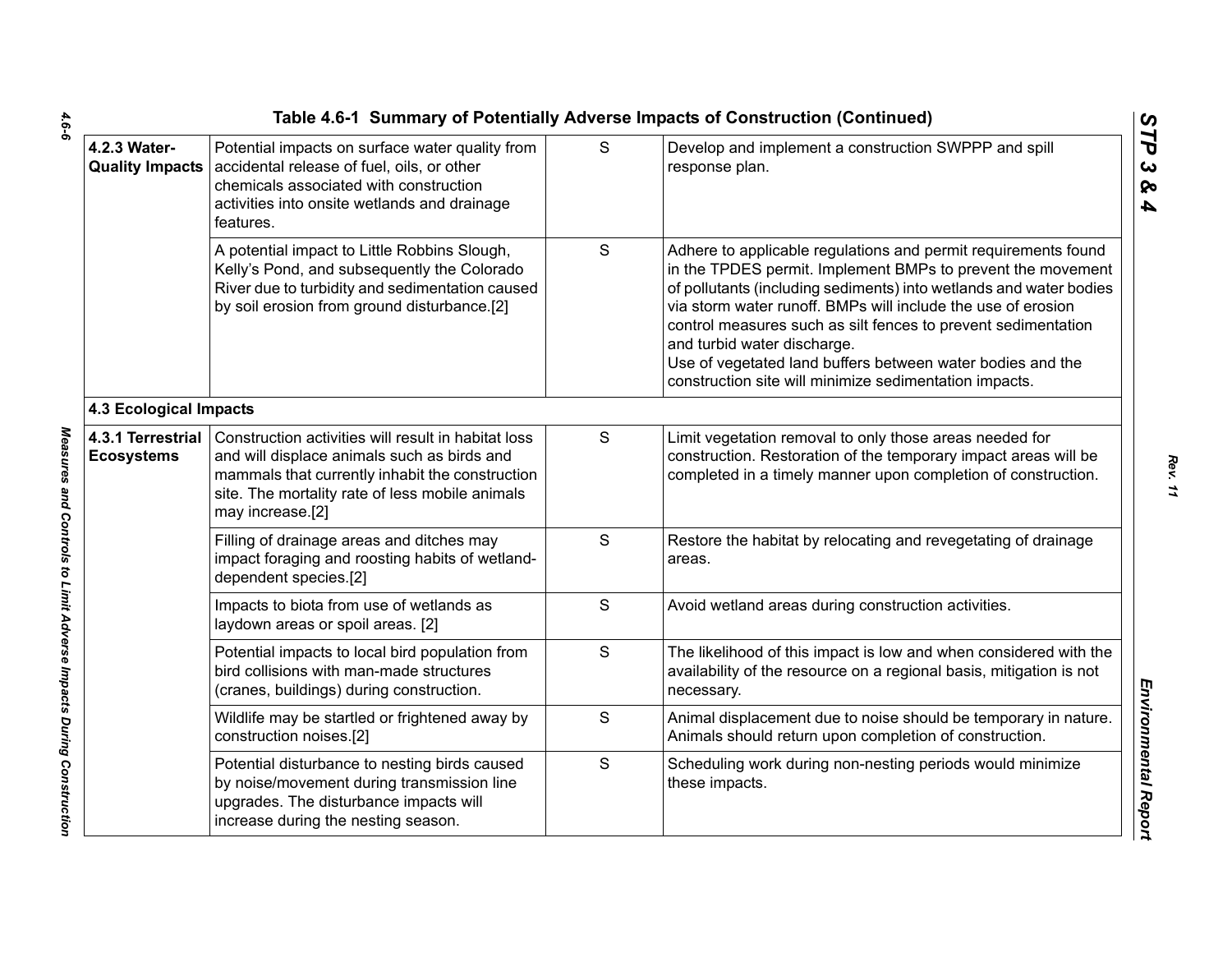| 4.3.2 Aquatic<br>Ecosystems-<br><b>Construction</b><br><b>Impacts</b> | Potential impacts on aquatic ecology from<br>accidental release of fuel, oils, or other<br>chemicals associated with construction<br>activities in to onsite wetlands and drainage<br>features.                                                                                                                  | S             | Develop and implement a construction SWPPP and spill<br>response plan.                                                                                                                                                                                                                                                                                                                                                                                                                                   |
|-----------------------------------------------------------------------|------------------------------------------------------------------------------------------------------------------------------------------------------------------------------------------------------------------------------------------------------------------------------------------------------------------|---------------|----------------------------------------------------------------------------------------------------------------------------------------------------------------------------------------------------------------------------------------------------------------------------------------------------------------------------------------------------------------------------------------------------------------------------------------------------------------------------------------------------------|
|                                                                       | Potential impacts to aquatic plants, benthic<br>macroinvertebrates, and fish as a result of<br>water turbidity and sedimentation caused by<br>soil erosion from construction activities such as<br>road construction, excavation, grading,<br>temporary storage of soil piles, and use of<br>heavy machinery.[2] | ${\mathsf S}$ | Develop and implement erosion and sediment control plans that<br>incorporate recognized BMPs such as covering all disturbed<br>areas, keeping to a minimum the length of time disturbed soil is<br>exposed to weather, and intercepting and retaining sediment via<br>retention ponds and drainage ditches. Upon completion of<br>construction along stream banks or drainage features, disturbed<br>areas will be rip-rapped or seeded to establish a perennial<br>vegetative cover to prevent erosion. |
|                                                                       | Impacts to the benthic community resulting<br>from suspended sediments from erosion of<br>surface soil. Impacts may include blockage of<br>light for photosynthesis, interference in<br>respiration in invertebrates, smothering of eggs,<br>and degradation of the quality of spawning<br>grounds.              | S             | Divert excess surface water caused by construction activities into<br>sediment settling ponds prior to release into on site drainage<br>features.                                                                                                                                                                                                                                                                                                                                                        |
|                                                                       | Impacts to fish populations due to the loss of<br>invertebrates from suspended sediments.                                                                                                                                                                                                                        | S             | Develop and implement erosion and sediment control plans as<br>mentioned above.                                                                                                                                                                                                                                                                                                                                                                                                                          |
|                                                                       | Displacement of fish, aquatic species,<br>crustaceans, and insects due to filling of<br>drainage features on site.[2]                                                                                                                                                                                            | S             | The impacted acreage of this non-jurisdictional area is small and<br>the type of habitat is not unique to the area. Due to the availability<br>of this resource on a regional basis and because no important<br>species are found onsite, mitigation is not necessary.                                                                                                                                                                                                                                   |
|                                                                       | Temporary decline in insect population from<br>rerouting of onsite drainage features.[2]                                                                                                                                                                                                                         | $\mathbf S$   | Restore the habitat by relocating and revegetating the drainage<br>feature.                                                                                                                                                                                                                                                                                                                                                                                                                              |

*STP 3 & 4*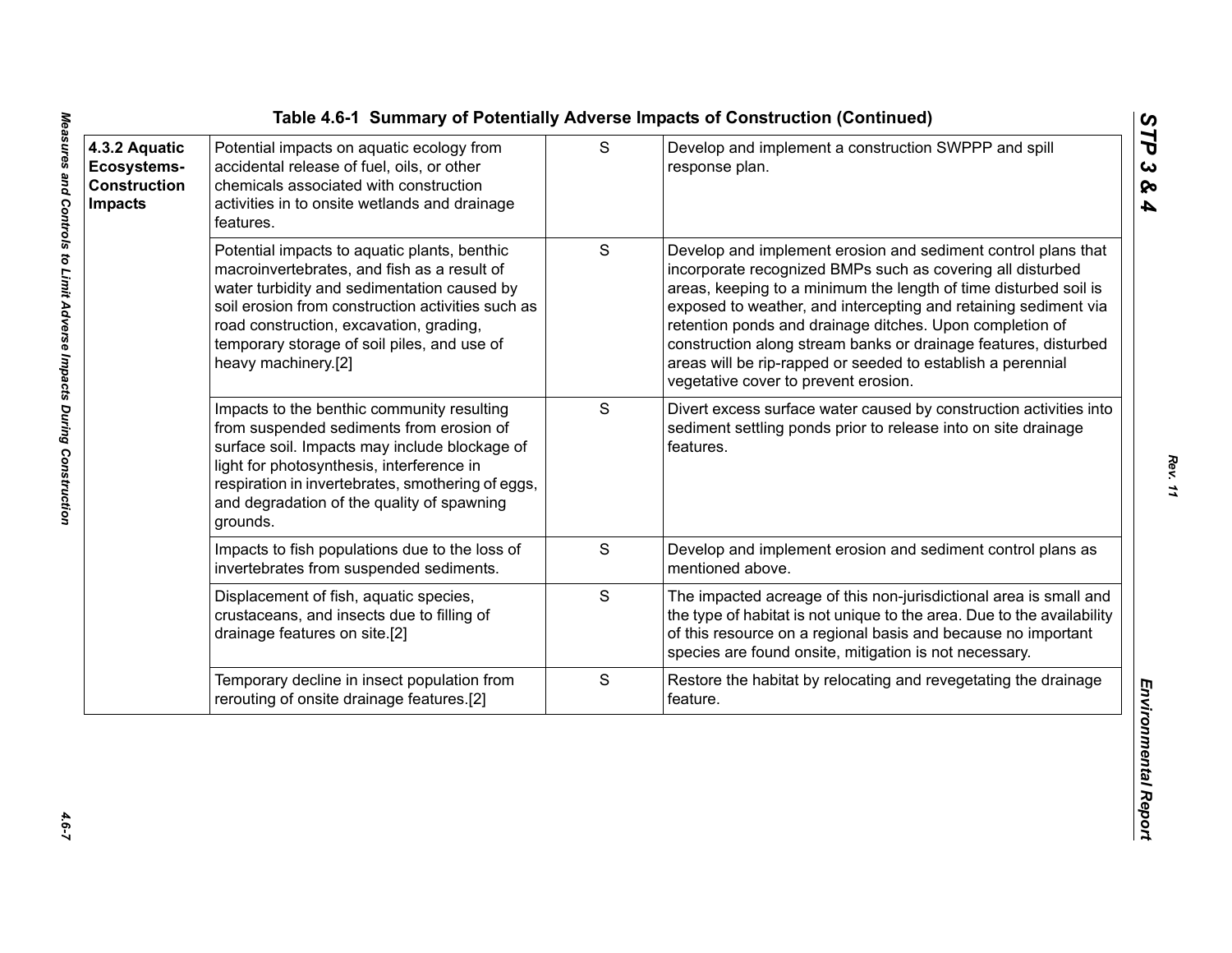|  |  | Table 4.6-1 Summary of Potentially Adverse Impacts of Construction (Continued) |  |  |  |  |
|--|--|--------------------------------------------------------------------------------|--|--|--|--|
|--|--|--------------------------------------------------------------------------------|--|--|--|--|

| 4.4 Socioeconomic Impacts        |                                                                                                                                                                                                                                         |               |                                                                                                                                                                                                                                                                                                                                                                                                                                                                    | STP                                            |
|----------------------------------|-----------------------------------------------------------------------------------------------------------------------------------------------------------------------------------------------------------------------------------------|---------------|--------------------------------------------------------------------------------------------------------------------------------------------------------------------------------------------------------------------------------------------------------------------------------------------------------------------------------------------------------------------------------------------------------------------------------------------------------------------|------------------------------------------------|
| 4.4.1 Physical<br><b>Impacts</b> | Potential temporary impacts to construction<br>workers, STP personnel, people living or<br>working adjacent to the construction area, and<br>transient populations caused by exposure to<br>elevated noise levels. [2]                  | ${\mathsf S}$ | Construction workers would use hearing protection. The public<br>will be notified of impending construction activities that may<br>exceed acceptable noise levels. Perform all construction activities<br>in compliance with local, state, and federal regulations.<br>Emergency first-aid care would be available at the construction<br>site, and regular health and safety monitoring will be conducted<br>during construction.                                 | $\boldsymbol{\omega}$<br>ବ<br>$\blacktriangle$ |
|                                  | Potential temporary impacts to construction<br>workers, STP personnel, people living or<br>working adjacent to the construction area, and<br>transient populations caused by fugitive dust<br>and fine particulate matter emissions.[2] | S             | Minimize the potential for these emissions by using local, state,<br>and federal regulations. Prepare a dust control plan containing<br>dust control measures such as watering, stabilization of disturbed<br>areas, phased grading to minimize disturbance acreage, covering<br>haul truck beds, etc. Emergency first-aid care would be available<br>at the construction site, and regular health and safety monitoring<br>will be conducted during construction. |                                                |
|                                  | Potential temporary impacts to construction<br>workers, STP personnel people living or<br>working adjacent to the construction area and<br>transient populations caused by exhaust<br>emissions.[2]                                     | S             | Equipment will be serviced regularly. Equipment will be operated<br>in accordance with local, state, and federal emission<br>requirements. Construction activities will be phased to minimize<br>peak hour degradation of local ambient air quality. Emergency<br>first-aid care would be available at the construction site, and<br>regular health and safety monitoring will be conducted during<br>construction.                                                |                                                |
|                                  | Degradation of roads in the vicinity of the<br>project due to increased traffic and an increase<br>in heavy, wide-bodied trucks and equipment.[2]                                                                                       | S             | Alert local government agencies and complete road repairs and<br>improvements (i.e., patching cracks and potholes, adding turn<br>lanes, reinforcing soft shoulders) in a timely manner.                                                                                                                                                                                                                                                                           |                                                |
|                                  |                                                                                                                                                                                                                                         |               |                                                                                                                                                                                                                                                                                                                                                                                                                                                                    | Environmental Report                           |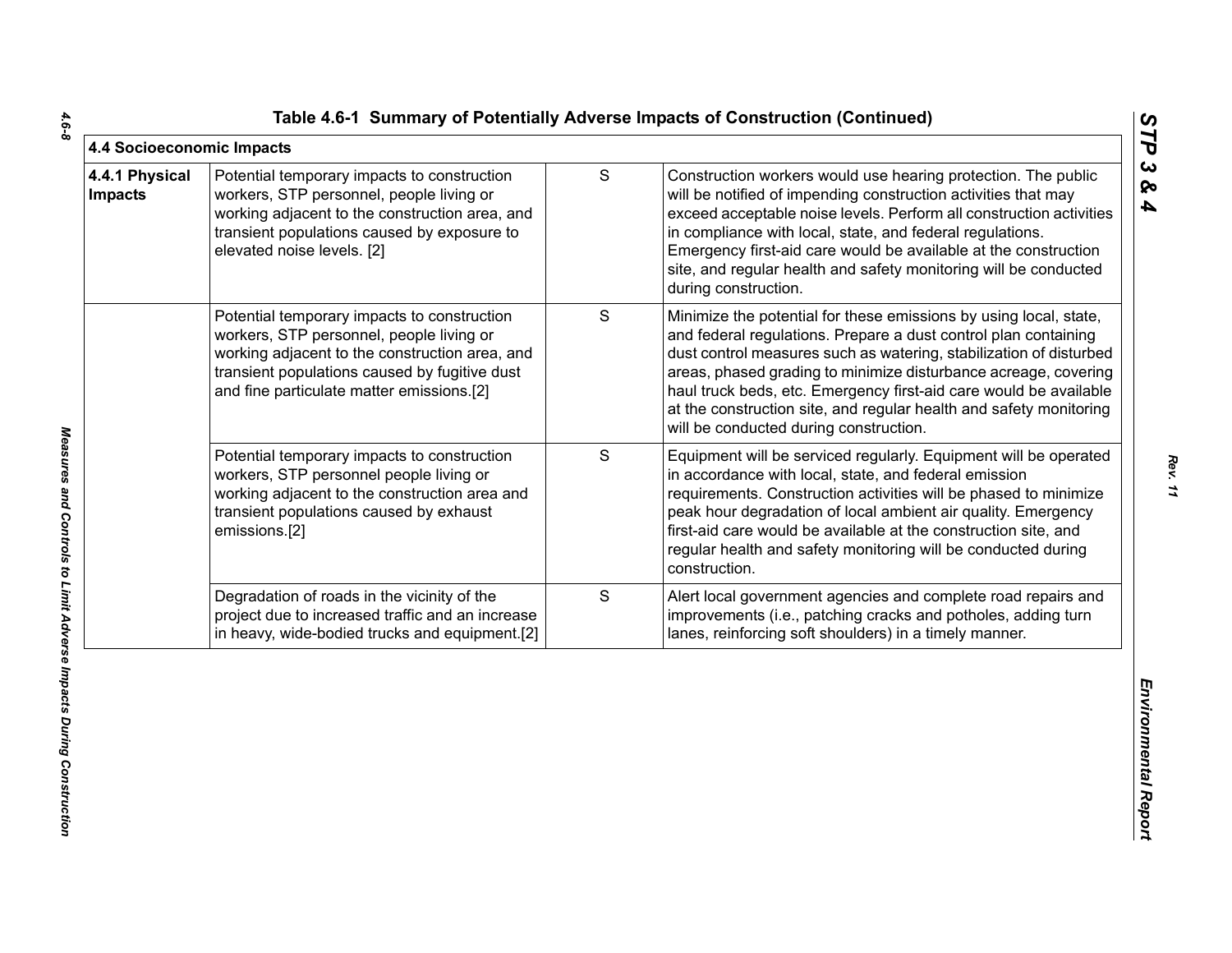|                                                |                                                                                                                                |       | Table 4.6-1 Summary of Potentially Adverse Impacts of Construction (Continued)                                                                                                                                                                                                                |                                          |
|------------------------------------------------|--------------------------------------------------------------------------------------------------------------------------------|-------|-----------------------------------------------------------------------------------------------------------------------------------------------------------------------------------------------------------------------------------------------------------------------------------------------|------------------------------------------|
| 4.4.2 Social and<br>Economic<br><b>Impacts</b> | Increased traffic congestion in the vicinity of<br>STP due to construction activities.[2]                                      | $M-L$ | Develop and implement a construction traffic management plan<br>that would include such measures as turn lane installation where<br>necessary, establishing a centralized parking area with shuttle<br>service, encouraging carpools, and staggering shifts.                                  | STP<br>$\boldsymbol{\omega}$<br>ନ୍ତ<br>4 |
|                                                | Potential short-term housing shortage in<br>Matagorda County.[2]                                                               | $M-L$ | Mitigation efforts will be market-driven over time. Construction<br>employment will increase gradually with a peak after 2 or 3 years.<br>This will allow time for construction of new housing. Temporary<br>housing could be constructed as needed.                                          |                                          |
|                                                | Water shortages in Matagorda County as a<br>result of the in-migrating construction<br>workforce.[2]                           | $M-L$ | Maintain communication with local government and planning<br>officials so that ample time is given to plan for the influx.<br>Mitigation strategies could include reuse, seawater desalination,<br>conservation, and the Lower Colorado River Authority/San<br>Antonio Water System Project.  |                                          |
|                                                | Shortage of waste water treatment plants in<br>Matagorda County as a result of the in-<br>migrating construction workforce.[2] | M-L   | Maintain communication with local government and planning<br>officials so that ample time is given to plan for the influx.                                                                                                                                                                    |                                          |
|                                                | Potential impacts to police and fire services in<br>Matagorda County. [2]                                                      | M     | Maintain communication with local government officials so that<br>expansions in police and fire services could be coordinated,<br>planned, and funded in a timely manner. Funding for this<br>expansion will be provided through the increased tax revenues<br>from the construction project. |                                          |
|                                                | Potential impacts to medical services in<br>Matagorda County. [2]                                                              | S     | Projected increase in the population during construction would<br>not stress the current capacity; therefore mitigation would not be<br>warranted.                                                                                                                                            |                                          |
|                                                |                                                                                                                                |       |                                                                                                                                                                                                                                                                                               | Environmental Report                     |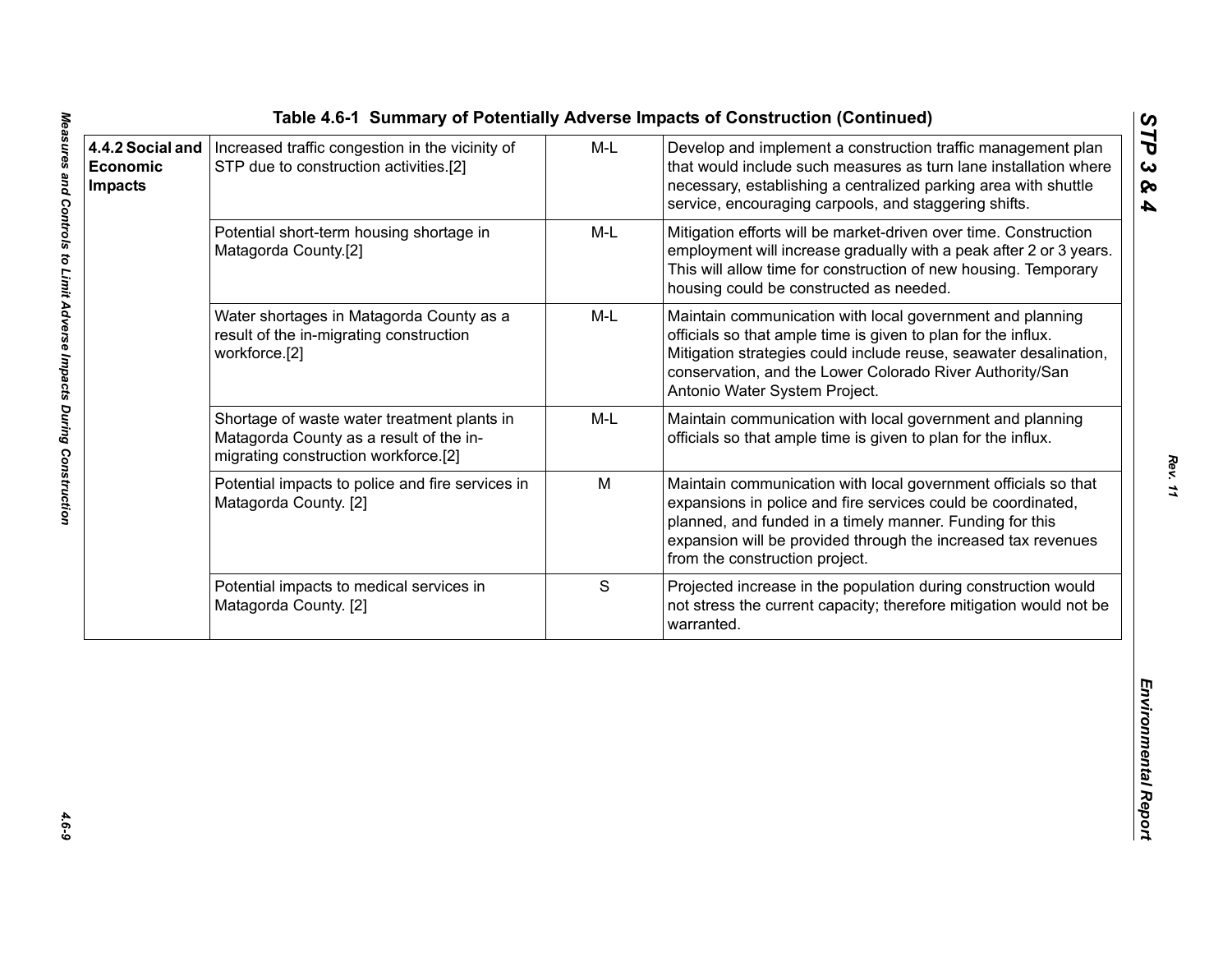|                                                                                     | Potential impacts to social services in<br>Matagorda County.[2]                                                                                                                   | ${\mathsf S}$ | Construction could be beneficial to the disadvantaged population<br>by creating jobs therefore decreasing the need for social services.<br>Impacts to social services should be small and not warrant further<br>mitigation.                                                                                                                                                                                                                                                                                                                                                     |
|-------------------------------------------------------------------------------------|-----------------------------------------------------------------------------------------------------------------------------------------------------------------------------------|---------------|----------------------------------------------------------------------------------------------------------------------------------------------------------------------------------------------------------------------------------------------------------------------------------------------------------------------------------------------------------------------------------------------------------------------------------------------------------------------------------------------------------------------------------------------------------------------------------|
|                                                                                     | Potential impact on the short-term ability of<br>schools in Matagorda County to accommodate<br>the increase in student population.[2]                                             | $M-L$         | Short-term solutions can be implemented in the form of adding<br>modular classrooms and hiring additional teachers to existing<br>schools. Funding for additional resources will be provided through<br>the increased tax revenues from the construction project.                                                                                                                                                                                                                                                                                                                |
| 4.4.3<br>Environmental<br><b>Justice</b>                                            | Low-income rental housing rates could<br>increase due to increased demand for housing,<br>potentially displacing low-income renters in<br>Matagorda County. [2]                   | S             | Analysis of housing availability in Matagorda County determined<br>that the probability of this being an issue is low. Because of this,<br>control efforts would not be necessary.                                                                                                                                                                                                                                                                                                                                                                                               |
| <b>4.5 Radiation</b><br><b>Exposure to</b><br><b>Construction</b><br><b>Workers</b> | Construction workers may be exposed to<br>radiation sources (through direct radiation,<br>gaseous effluents, or liquid effluents) from the<br>routine operations of STP 1 & 2.[2] | $\mathsf S$   | Conduct continual monitoring the STP site for radiation exposure.<br>The construction activities on the site will be in accordance with<br>all radiation safety regulations to ensure that the construction<br>workers are protected.                                                                                                                                                                                                                                                                                                                                            |
| <b>4.7S Non-</b><br>Radiological<br><b>Health Impacts</b>                           | Potential of construction accidents requiring<br>first aid or medical treatment.                                                                                                  | $\mathsf S$   | Provide job training and implement procedures to ensure a safe<br>working environment.<br>Provide first-aid capabilities at the construction site.                                                                                                                                                                                                                                                                                                                                                                                                                               |
|                                                                                     |                                                                                                                                                                                   |               | [1] The assigned significance levels [(S)mall, (M)oderate, or (L)arge] are based on the assumption that for each impact, the associated<br>proposed mitigation measures and controls (or equivalents) will be implemented (10 CFR 51, Appendix B, Table B-1, Footnote 3)<br>[2] The mitigation measure specified for this impact is insufficient to reduce the impact to insignificant. No other practical measures for mitigation<br>of this impact are available. Therefore, these impacts will be considered in the evaluation of unavoidable adverse impacts (Section 10.1). |
|                                                                                     |                                                                                                                                                                                   |               |                                                                                                                                                                                                                                                                                                                                                                                                                                                                                                                                                                                  |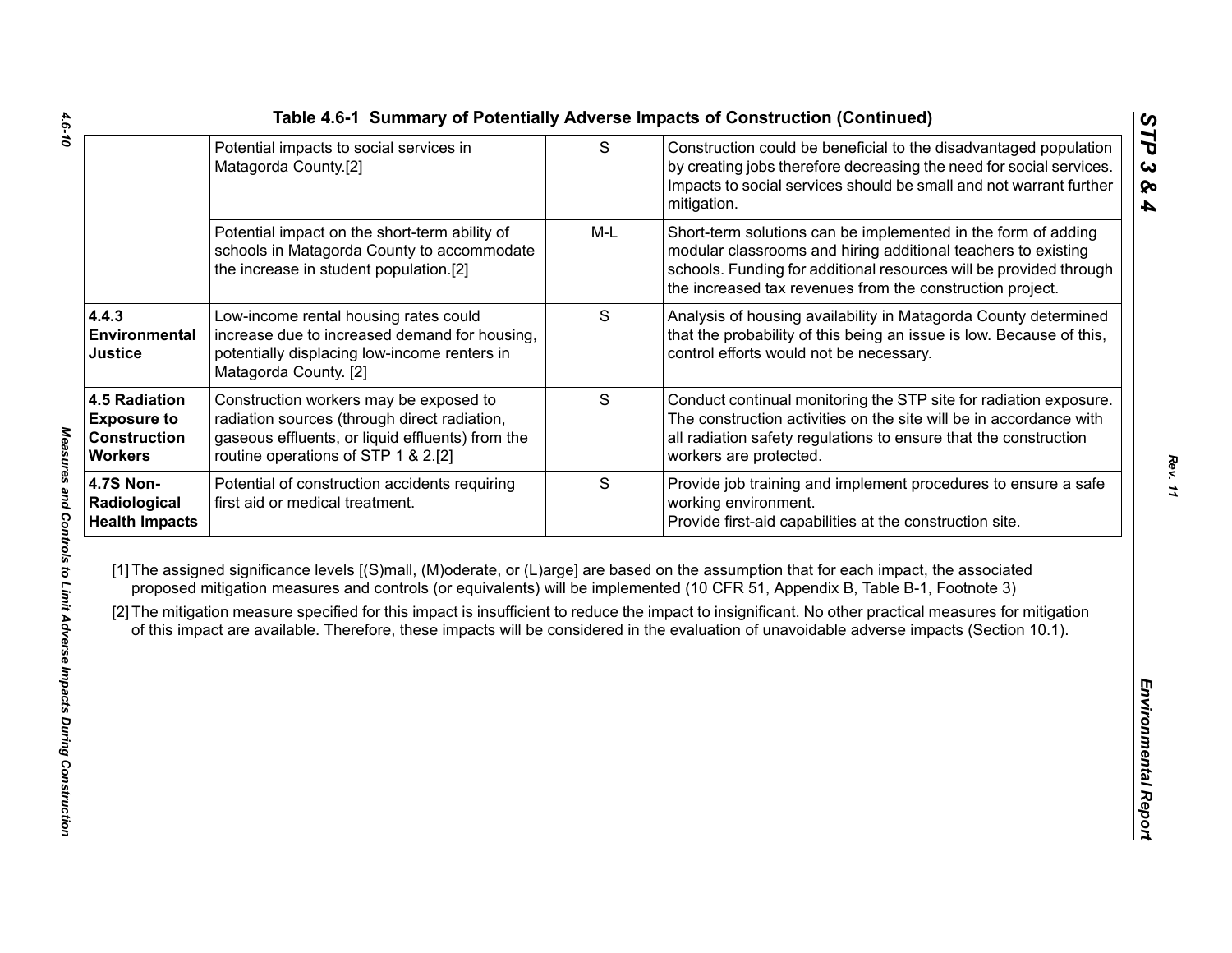|                                       |                                                                                                                                                                                                                            | <b>Potential</b>              |                     | <b>Estimated Impacts (%)</b> |                                                                                                                                                                             |
|---------------------------------------|----------------------------------------------------------------------------------------------------------------------------------------------------------------------------------------------------------------------------|-------------------------------|---------------------|------------------------------|-----------------------------------------------------------------------------------------------------------------------------------------------------------------------------|
| Impact                                | <b>Description of Potential Impact</b>                                                                                                                                                                                     | Impact<br><b>Significance</b> | <b>Construction</b> | <b>Preconstruction</b>       | <b>Basis of Estimate</b>                                                                                                                                                    |
| 4.1.1<br><b>The Site and Vicinity</b> | Ground-disturbing activities<br>including excavating and<br>recontouring the landscape.                                                                                                                                    | S                             | 50%                 | 50%                          | Land Area Disturbance Basis<br>(Based on Unit 3 construction<br>leading Unit 4 by approx. 1 year)                                                                           |
|                                       | Removal of vegetation within the<br>temporary and permanent impact<br>areas.                                                                                                                                               | S                             | 25%                 | 75%                          | Land Area Disturbance Basis<br>(Based on Unit 3 construction<br>leading Unit 4 by approx. 1 year)                                                                           |
|                                       | Stockpiling of soils on site<br>including spoil mounds and borrow<br>pit soils.                                                                                                                                            | S                             | 50%                 | 50%                          | Land Area Disturbance Basis<br>(Based on Unit 3 construction<br>leading Unit 4 by approx. 1 year)                                                                           |
|                                       | Construction of new permanent<br>structures and the creation of<br>impervious surface within the<br>existing STP site (i.e., the haul<br>road and the parking area). The<br>site is designated for industrial<br>land use. | S                             | 10%                 | 90%                          | Land Area Disturbance Basis<br>(Based on Unit 3 construction<br>leading Unit 4 by approx. 1 year)                                                                           |
|                                       | Impacts to wetlands and other<br>surface waters (e.g., removal of<br>onsite drainage ditch).                                                                                                                               | S                             | 5%                  | 95%                          | Land Area Disturbance Basis<br>All wetlands have been identified<br>and mapped. In order to limit<br>impacts, these sites will be avoided<br>during the construction phase. |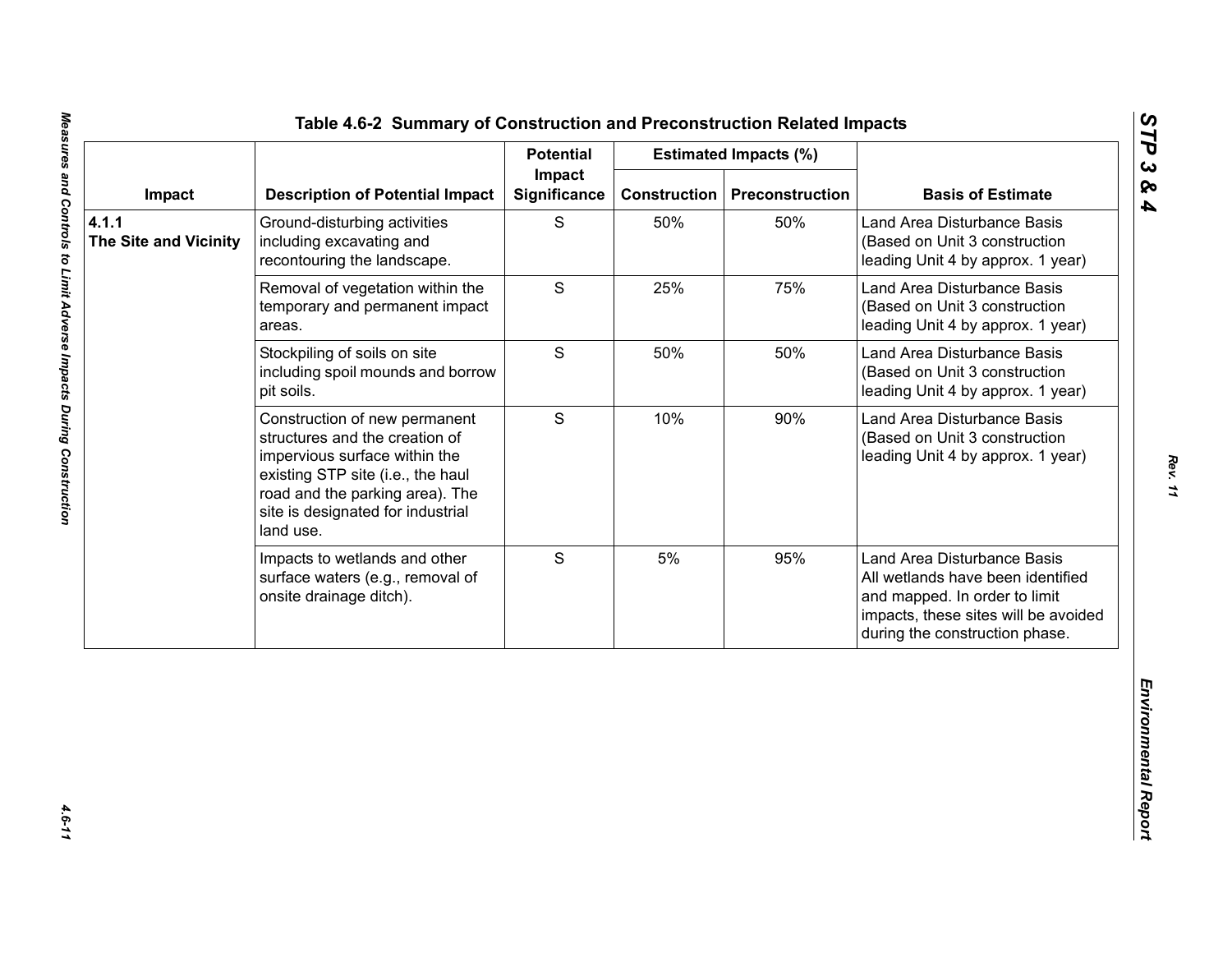|        |                                                                                                                                                                                | <b>Potential</b>              |                     | <b>Estimated Impacts (%)</b> |                                                                                                                                                                                                                                                                                                                                                                                                                                                                                                                                                      |
|--------|--------------------------------------------------------------------------------------------------------------------------------------------------------------------------------|-------------------------------|---------------------|------------------------------|------------------------------------------------------------------------------------------------------------------------------------------------------------------------------------------------------------------------------------------------------------------------------------------------------------------------------------------------------------------------------------------------------------------------------------------------------------------------------------------------------------------------------------------------------|
| Impact | <b>Description of Potential Impact</b>                                                                                                                                         | Impact<br><b>Significance</b> | <b>Construction</b> | Preconstruction              | <b>Basis of Estimate</b>                                                                                                                                                                                                                                                                                                                                                                                                                                                                                                                             |
|        | Construction activities conducted<br>within the Coastal Management<br>Zone.                                                                                                    | $S-M$                         | 25%                 | 75%                          | Land Area Disturbance Basis<br>The STP property is located almost<br>entirely within the coastal zone as<br>defined by the Texas Coastal<br>Management Program (CMP). For<br>the plant areas located within the<br>coastal zone, the basis of separation<br>for the construction versus<br>preconstruction impacts is best<br>determined by using the land area<br>disturbance basis. Mitigation<br>measures for this impact are<br>described in ER Section 4.1.1.1 and<br>will be applied during<br>preconstruction and construction<br>activities. |
|        | Construction activities (e.g.,<br>crossing of a pipeline, installation<br>of discharge pipe, etc.) conducted<br>within the designated flood zone<br>and other sensitive areas. | S                             | 25%                 | 75%                          | Land Area Disturbance Basis<br>(Based on Unit 3 construction<br>leading Unit 4 by approx. 1 year)                                                                                                                                                                                                                                                                                                                                                                                                                                                    |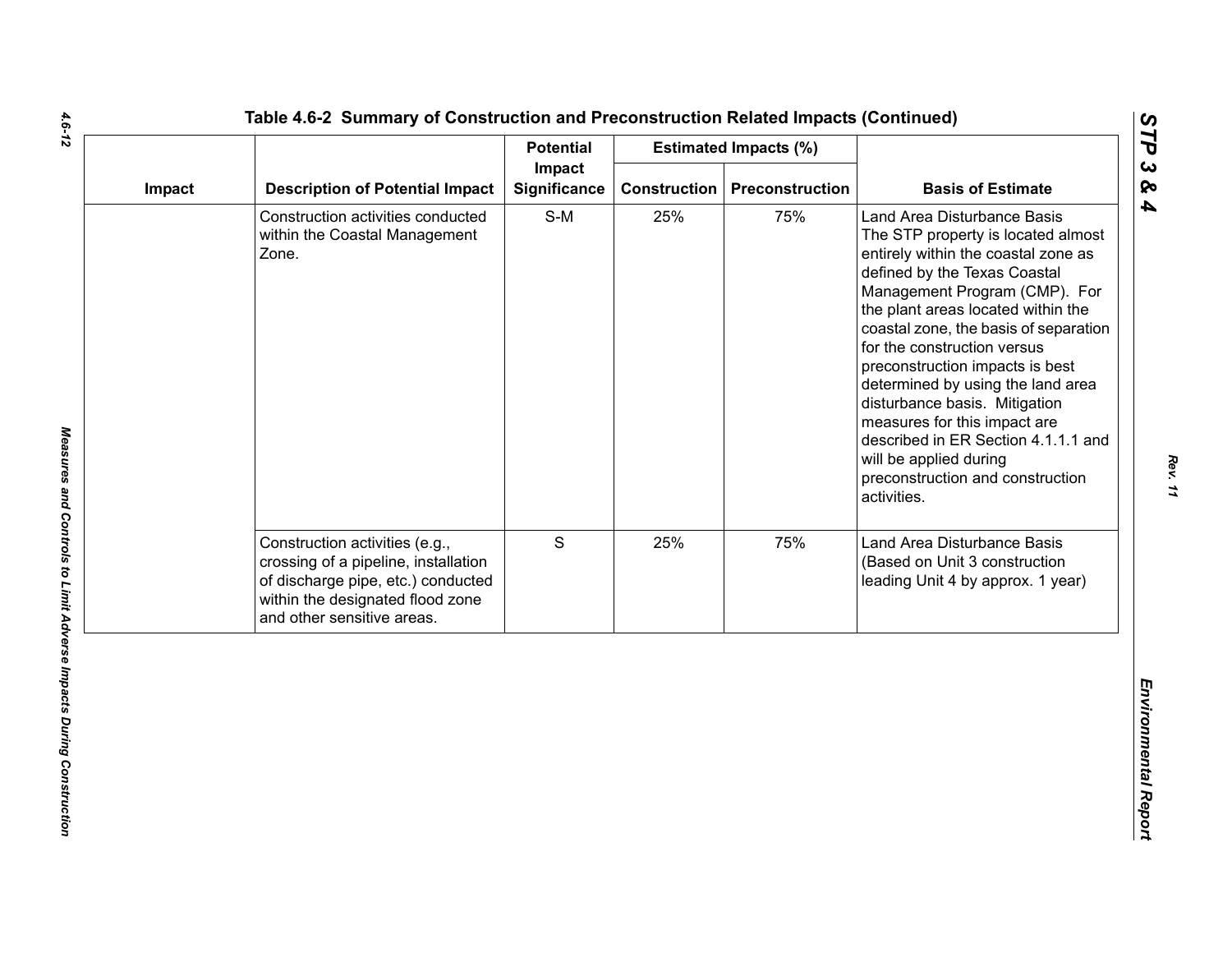|                                                                              |                                                                                                                                                                                                                                                              | <b>Potential</b>              |                     | <b>Estimated Impacts (%)</b> |                                                                                                                                                                                                                                                                                                                                                                                                                                                                                                                                                                                                                                                                |
|------------------------------------------------------------------------------|--------------------------------------------------------------------------------------------------------------------------------------------------------------------------------------------------------------------------------------------------------------|-------------------------------|---------------------|------------------------------|----------------------------------------------------------------------------------------------------------------------------------------------------------------------------------------------------------------------------------------------------------------------------------------------------------------------------------------------------------------------------------------------------------------------------------------------------------------------------------------------------------------------------------------------------------------------------------------------------------------------------------------------------------------|
| Impact                                                                       | <b>Description of Potential Impact</b>                                                                                                                                                                                                                       | Impact<br><b>Significance</b> | <b>Construction</b> | Preconstruction              | <b>Basis of Estimate</b>                                                                                                                                                                                                                                                                                                                                                                                                                                                                                                                                                                                                                                       |
|                                                                              | Potential short-term land use<br>changes in the vicinity of the<br>project due to development of<br>employee housing.                                                                                                                                        | $S-M$                         | 50%                 | 50%                          | <b>Labor Hours Basis</b><br>The basis for segregating this impact<br>is the Labor Hours Basis, since the<br>erection of temporary housing (see<br>corresponding entry in Table 4.6-1)<br>should roughly follow the addition of<br>labor to the jobsite. Consideration<br>was given to adjusting the Labor<br>Hours Basis so as to acknowledge<br>the need to erect housing prior to<br>labor arrival; however, the erection<br>period for temporary housing does<br>not warrant such an adjustment. As<br>noted in Table 4.6-1, the mitigation<br>of this impact would be to convert<br>the land to pre-project conditions<br>upon completion of construction. |
|                                                                              | The increase in traffic during shift<br>change and increased truck<br>deliveries will impact traffic on<br>existing roads during peak times.                                                                                                                 | $\mathsf S$                   | 60%                 | 40%                          | Labor Hours Basis                                                                                                                                                                                                                                                                                                                                                                                                                                                                                                                                                                                                                                              |
| 4.1.2<br><b>Transmission</b><br><b>Corridors and Offsite</b><br><b>Areas</b> | Potential short-term physical land<br>use changes due to the addition of<br>a 345 kilovolt (kV) switchyard and<br>rerouting of one 345 kV<br>transmission line that is currently<br>connected to Bay No. 1 of the<br>existing switchyard for STP 1<br>and 2. | S                             | 85%                 | 15%                          | Land Area Disturbance Basis                                                                                                                                                                                                                                                                                                                                                                                                                                                                                                                                                                                                                                    |

*STP 3 & 4*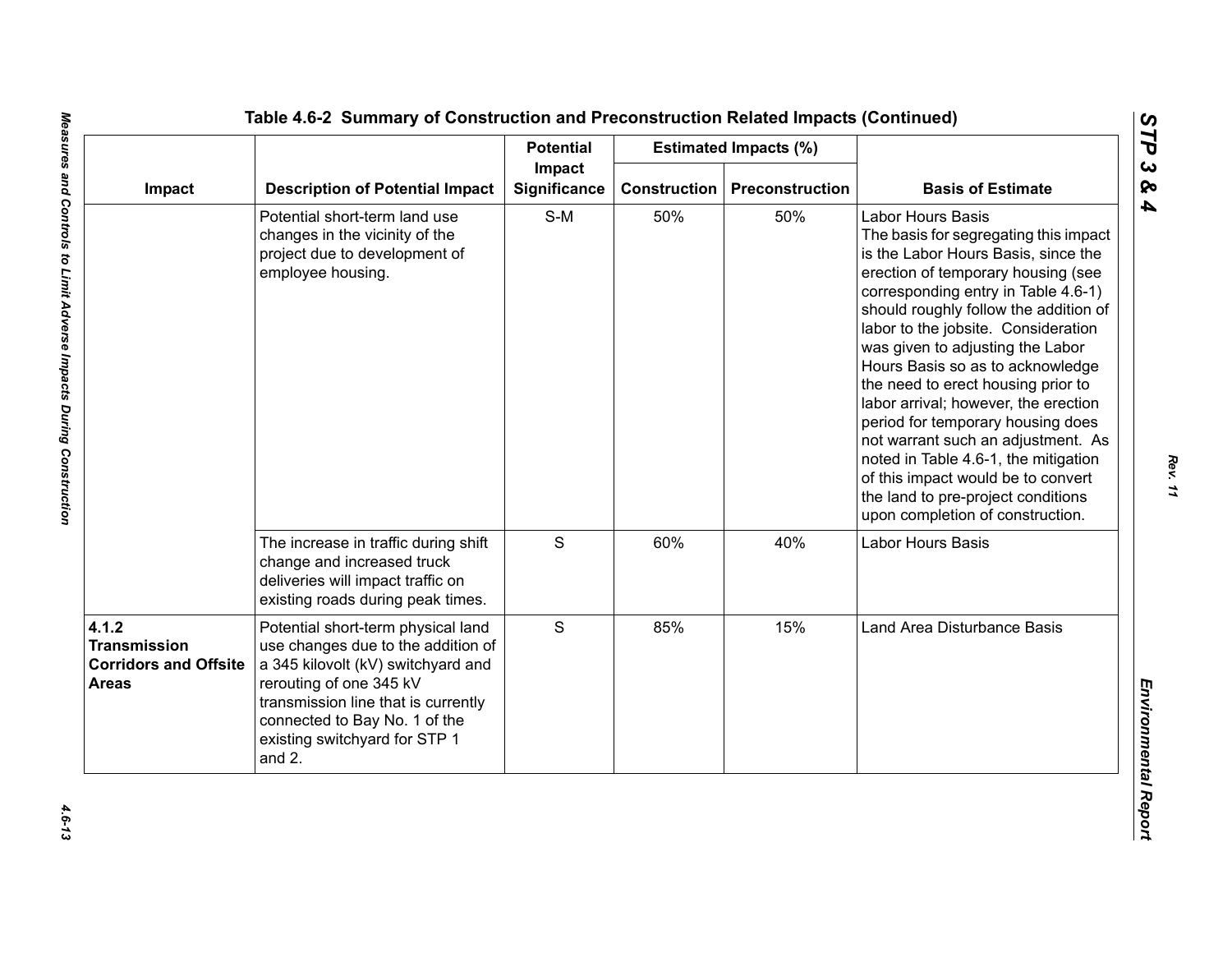|                                     | Impact<br><b>Description of Potential Impact</b>                                                                                                                                                | <b>Potential</b> |     | <b>Estimated Impacts (%)</b>          |                                                                                                                                                                                                                                                                                                                                                                                                                                                                                                                                                                                                                                                                                                                                                                                                                                                                                                                                          |
|-------------------------------------|-------------------------------------------------------------------------------------------------------------------------------------------------------------------------------------------------|------------------|-----|---------------------------------------|------------------------------------------------------------------------------------------------------------------------------------------------------------------------------------------------------------------------------------------------------------------------------------------------------------------------------------------------------------------------------------------------------------------------------------------------------------------------------------------------------------------------------------------------------------------------------------------------------------------------------------------------------------------------------------------------------------------------------------------------------------------------------------------------------------------------------------------------------------------------------------------------------------------------------------------|
| Impact                              |                                                                                                                                                                                                 | Significance     |     | <b>Construction   Preconstruction</b> | <b>Basis of Estimate</b>                                                                                                                                                                                                                                                                                                                                                                                                                                                                                                                                                                                                                                                                                                                                                                                                                                                                                                                 |
| 4.1.3<br><b>Historic Properties</b> | Ground-disturbing activities<br>including grading, excavation,<br>recontouring, and construction<br>may expose historic resources.<br>(NOTE: Based on SHPO<br>determination, this is unlikely.) | S                | 25% | 75%                                   | The South Texas Project site has<br>been surveyed and a determination<br>of no adverse effect to historic<br>properties was asserted and<br>concurred with by the Texas<br>Historical Commission (THC) on<br>January 19, 2007. However, in the<br>unlikely event that cultural resources<br>are discovered during ground-<br>disturbing activities for STP 3 & 4,<br>specific actions would be<br>undertaken by STPNOC as outlined<br>in Addendum #5 to STP Procedure<br>No. 0PGP03-ZO-0025<br>(Unanticipated Discovery of Cultural<br>Resources), which was forwarded to<br>the NRC on June 9, 2008.<br>If any historical properties are<br>discovered it will be during<br>preconstruction activities such as<br>land clearing, excavating, grading,<br>installation of environmental<br>mitigation measures, and/or<br>construction of roads and laydown<br>areas. Therefore, the impacts would<br>occur only during preconstruction. |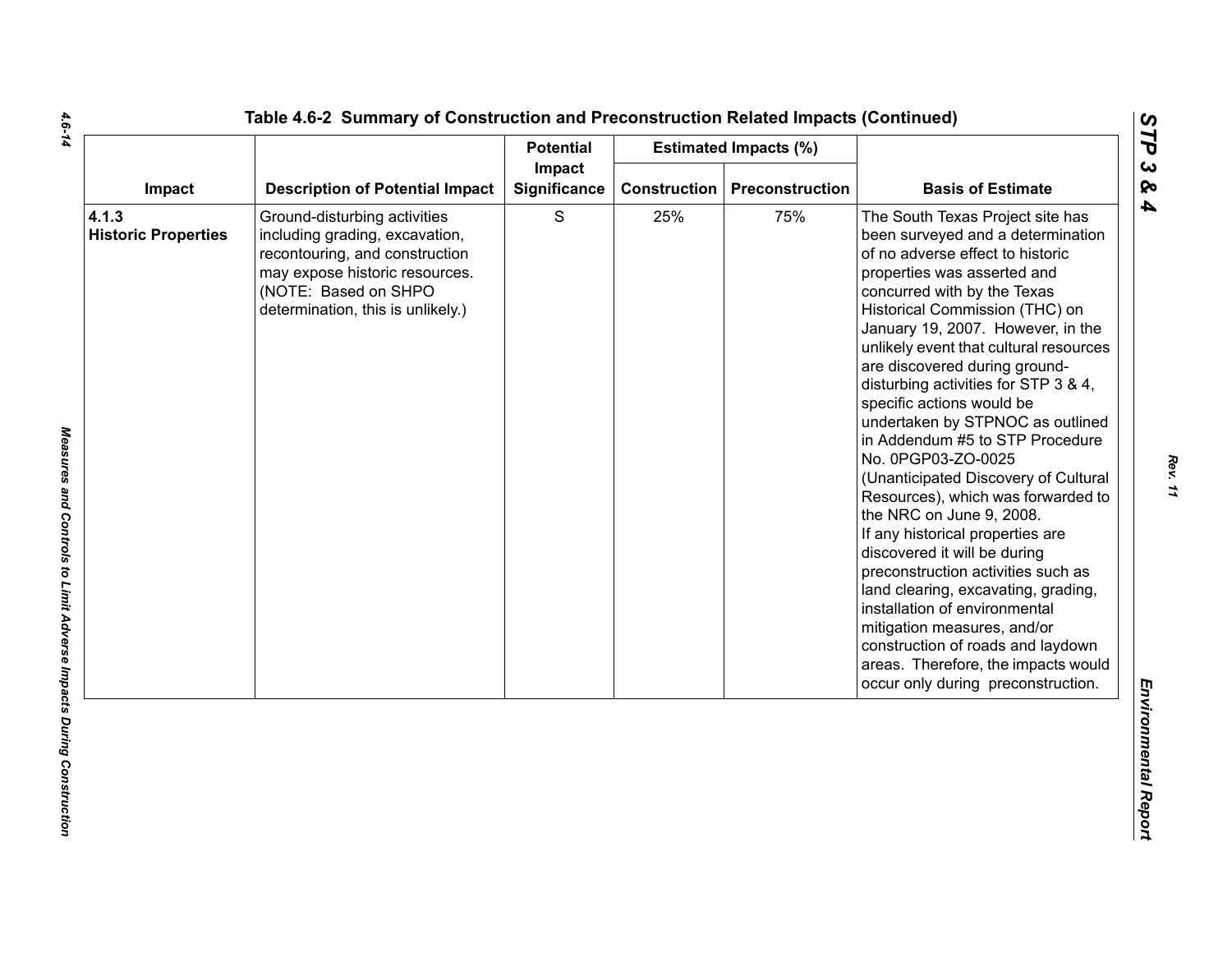|                                           | <b>Description of Potential Impact</b>                                                                                                                                                                  | <b>Potential</b><br>Impact<br><b>Significance</b> |                     | <b>Estimated Impacts (%)</b> | <b>Basis of Estimate</b>    |
|-------------------------------------------|---------------------------------------------------------------------------------------------------------------------------------------------------------------------------------------------------------|---------------------------------------------------|---------------------|------------------------------|-----------------------------|
| Impact                                    |                                                                                                                                                                                                         |                                                   | <b>Construction</b> | Preconstruction              |                             |
| 4.2.1<br>Hydrologic<br><b>Alterations</b> | Impacts to onsite surface water<br>drainage flows by diverting or filling<br>several unnamed onsite drainage<br>features.                                                                               | S                                                 | 25%                 | 75%                          | Land Area Disturbance Basis |
|                                           | Increase in surface water as a<br>result of dewatering and<br>excavation activities.                                                                                                                    | S                                                 | 10%                 | 90%                          | Land Area Disturbance Basis |
|                                           | Impacts to local hydrology<br>resulting from the excavation<br>through the shallow aquifer and<br>subsequent dewatering of the<br>shallow aquifer.                                                      | S                                                 | 10%                 | 90%                          | Land Area Disturbance Basis |
| 4.2.2<br><b>Water Use Impacts</b>         | Potential for water pressure<br>reduction within the local water<br>table due to dewatering activities<br>for dust abatement, concrete<br>mixing, potable water use.                                    | S                                                 | 5%                  | 95%                          | Land Area Disturbance Basis |
| 4.2.3<br><b>Water Quality Impacts</b>     | Potential impacts on surface water<br>quality from accidental release of<br>fuel, oils, or other chemicals<br>associated with construction<br>activities into onsite wetlands and<br>drainage features. | S                                                 | 80%                 | 20%                          | Land Area Disturbance Basis |
|                                           | A potential impact to Little Robbins<br>Slough, Kelly's Pond, and<br>subsequently the Colorado River<br>due to turbidity and sedimentation<br>caused by soil erosion from ground<br>disturbance.        | S                                                 | 20%                 | 80%                          | Land Area Disturbance Basis |

4.6-15

*Rev. 11*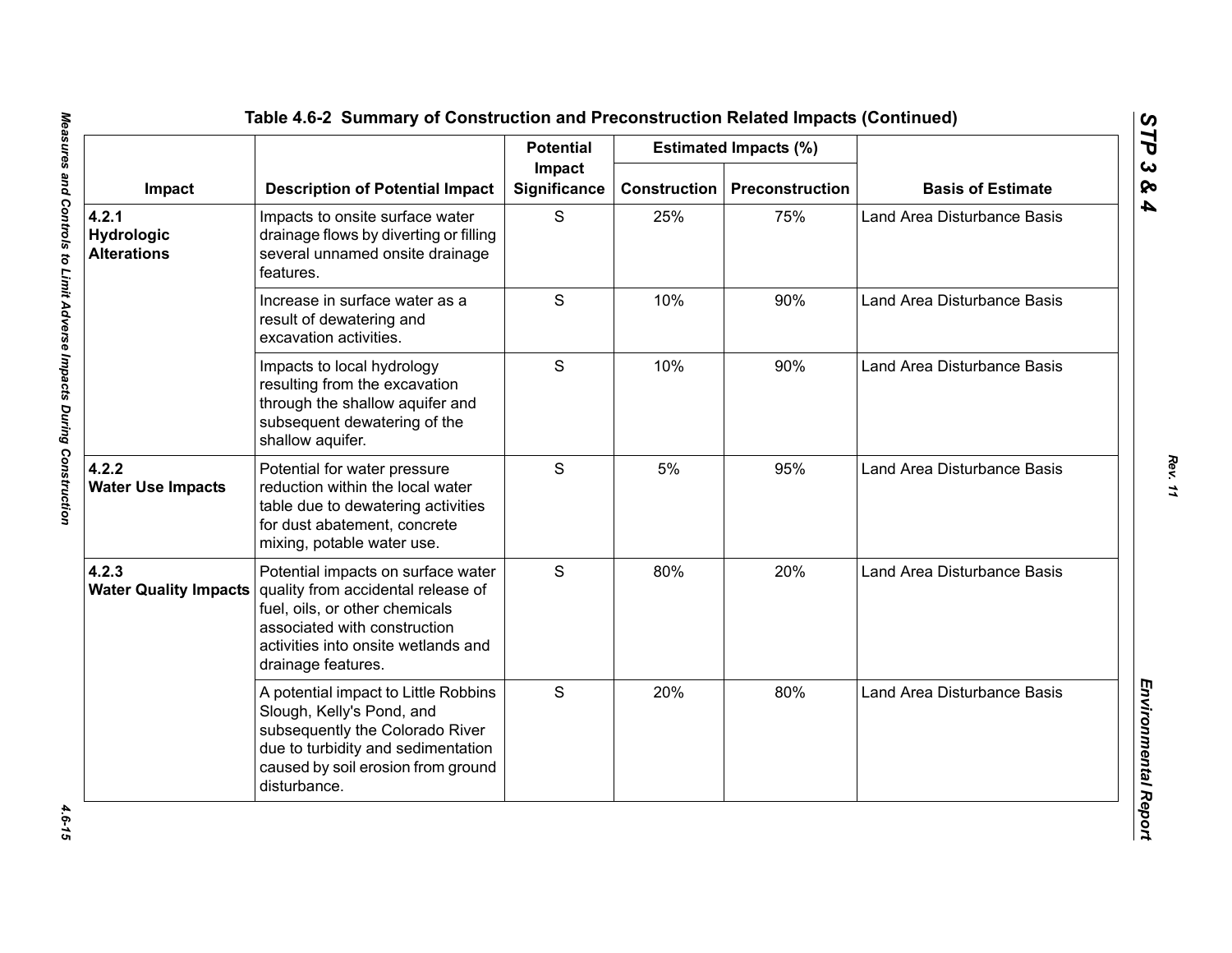|                                                  |                                                                                                                                                                                                                                 | <b>Potential</b>       |                     | <b>Estimated Impacts (%)</b> |                                                                                                                                                                                                                             |
|--------------------------------------------------|---------------------------------------------------------------------------------------------------------------------------------------------------------------------------------------------------------------------------------|------------------------|---------------------|------------------------------|-----------------------------------------------------------------------------------------------------------------------------------------------------------------------------------------------------------------------------|
| Impact                                           | <b>Description of Potential Impact</b>                                                                                                                                                                                          | Impact<br>Significance | <b>Construction</b> | Preconstruction              | <b>Basis of Estimate</b>                                                                                                                                                                                                    |
| 4.3.1<br><b>Terrestrial</b><br><b>Ecosystems</b> | Construction activities will result in<br>habitat loss and will displace<br>animals such as birds and<br>mammals that currently inhabit the<br>construction site. The mortality rate<br>of less mobile animals may<br>increase. | S                      | 10%                 | 90%                          | Land Area Disturbance Basis                                                                                                                                                                                                 |
|                                                  | Filling of drainage areas and<br>ditches may impact foraging and<br>roosting habits of wetland-<br>dependent species.                                                                                                           | S                      | 10%                 | 90%                          | Land Area Disturbance Basis                                                                                                                                                                                                 |
|                                                  | Impacts to biota from use of<br>wetlands as laydown areas or spoil<br>areas.                                                                                                                                                    | S                      | 10%                 | 90%                          | Other non-jurisdictional wetlands are<br>located in areas that have been<br>designated as temporary laydown<br>and spoil areas. In order to limit<br>impacts, these sites will be avoided<br>during the construction phase. |
|                                                  | Potential impacts to local bird<br>population from bird collisions with<br>man-made structures (cranes,<br>buildings) during construction.                                                                                      | S                      | 10%                 | 90%                          | Labor Hours Basis                                                                                                                                                                                                           |
|                                                  | Wildlife may be startled or<br>frightened away by construction<br>noises.                                                                                                                                                       | $\mathsf{S}$           | 10%                 | 90%                          | Labor Hours Basis                                                                                                                                                                                                           |
|                                                  | Potential disturbance to nesting<br>birds caused by noise/movement<br>during transmission line upgrades.<br>The disturbance impacts will<br>increase during the nesting<br>season.                                              | $\mathsf{S}$           | 10%                 | 90%                          | <b>Labor Hours Basis</b>                                                                                                                                                                                                    |

 $\mathbf{r}$ 

*Rev. 11*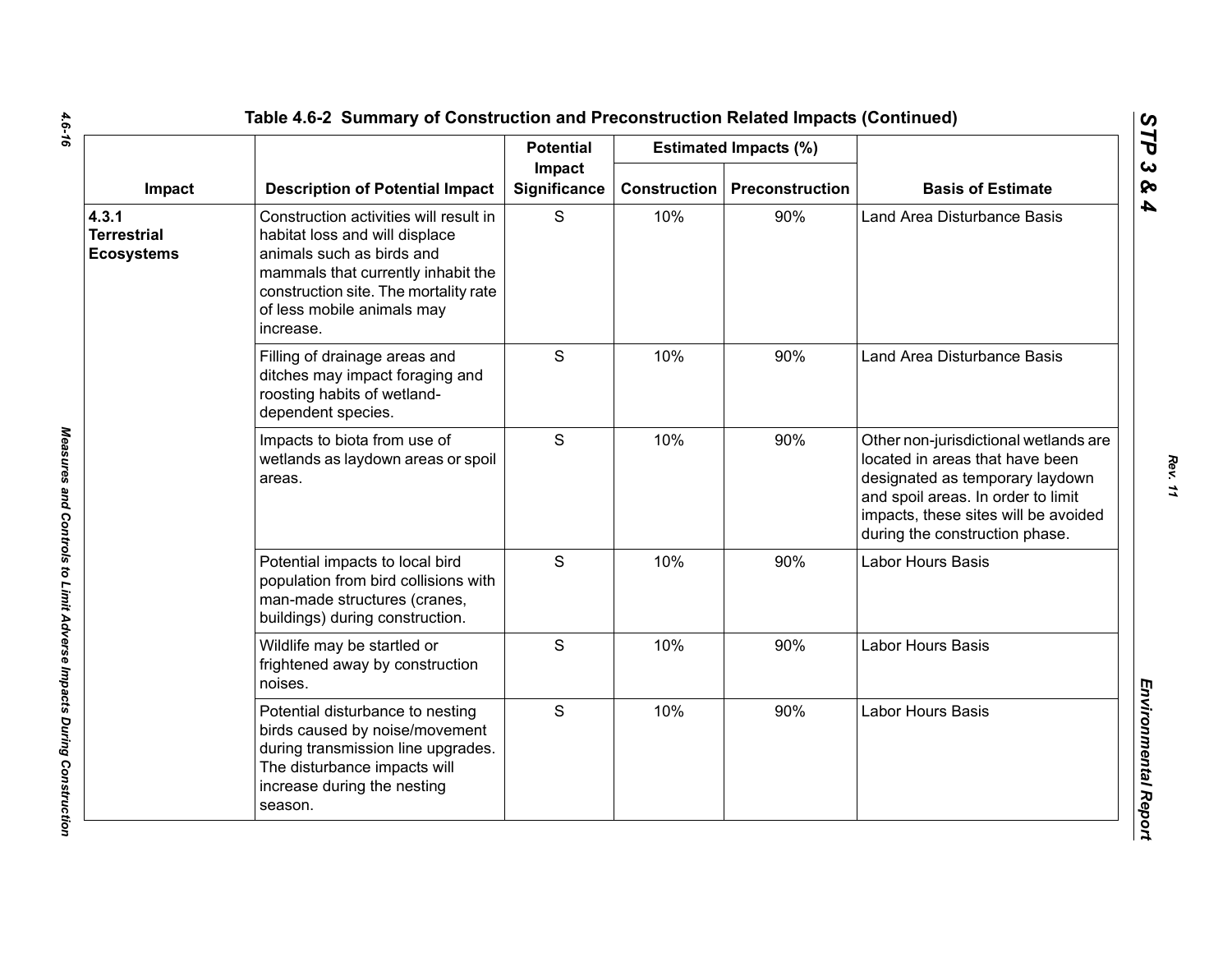|                                                         |                                                                                                                                                                                                                                                                                                                     | <b>Potential</b>       |                     | <b>Estimated Impacts (%)</b> |                                    |
|---------------------------------------------------------|---------------------------------------------------------------------------------------------------------------------------------------------------------------------------------------------------------------------------------------------------------------------------------------------------------------------|------------------------|---------------------|------------------------------|------------------------------------|
| Impact                                                  | <b>Description of Potential Impact</b>                                                                                                                                                                                                                                                                              | Impact<br>Significance | <b>Construction</b> | <b>Preconstruction</b>       | <b>Basis of Estimate</b>           |
| 4.3.2<br>Aquatic<br>Ecosystems-Constr<br>uction Impacts | Potential impacts on aquatic<br>ecology from accidental release of<br>fuel, oils, or other chemicals<br>associated with construction<br>activities into onsite wetlands and<br>drainage features.                                                                                                                   | S                      | 10%                 | 90%                          | <b>Land Area Disturbance Basis</b> |
|                                                         | Potential impacts to aquatic plants,<br>benthic macroinvertebrates, and<br>fish as a result of water turbidity<br>and sedimentation caused by soil<br>erosion from construction activities<br>such as road construction,<br>excavation, grading, temporary<br>storage of soil piles, and use of<br>heavy machinery. | S                      | 10%                 | 90%                          | Land Area Disturbance Basis        |
|                                                         | Impacts to the benthic community<br>resulting from suspended<br>sediments from erosion of surface<br>soil. Impacts may include blockage<br>of light for photosynthesis,<br>interference in respiration in<br>invertebrates, smothering of eggs,<br>and degradation of the quality of<br>spawning grounds.           | S                      | 20%                 | 80%                          | <b>Land Area Disturbance Basis</b> |
|                                                         | Impacts to fish populations due to<br>the loss of invertebrates from<br>suspended sediments.                                                                                                                                                                                                                        | S                      | 20%                 | 80%                          | <b>Land Area Disturbance Basis</b> |
|                                                         | Displacement of fish, aquatic<br>species, crustaceans, and insects<br>due to filling of drainage features<br>on site.                                                                                                                                                                                               | S                      | 10%                 | 90%                          | Land Area Disturbance Basis        |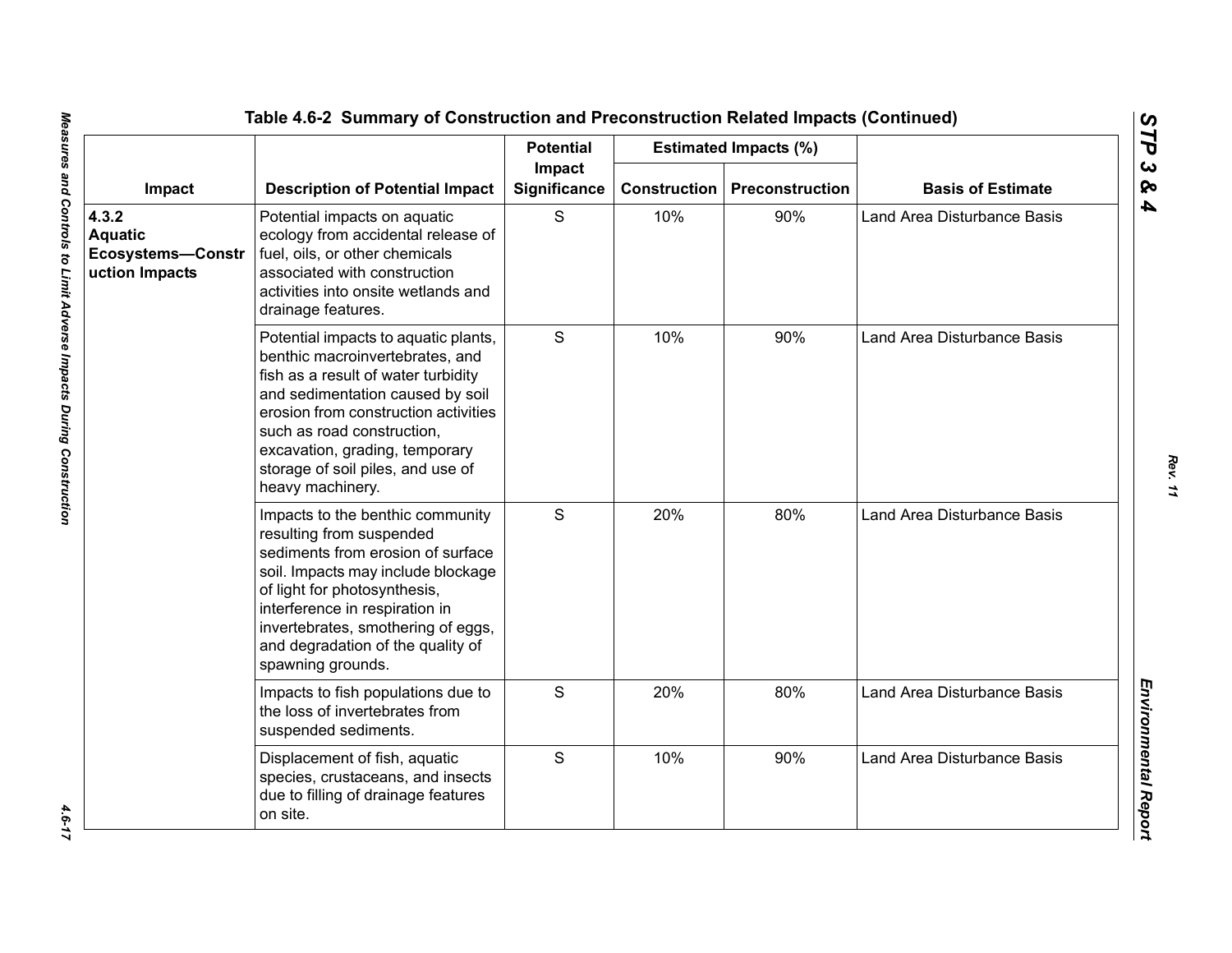|                                  |                                                                                                                                                                                                                                            | <b>Potential</b>              |                     | <b>Estimated Impacts (%)</b> |                             |
|----------------------------------|--------------------------------------------------------------------------------------------------------------------------------------------------------------------------------------------------------------------------------------------|-------------------------------|---------------------|------------------------------|-----------------------------|
| Impact                           | <b>Description of Potential Impact</b>                                                                                                                                                                                                     | Impact<br><b>Significance</b> | <b>Construction</b> | Preconstruction              | <b>Basis of Estimate</b>    |
|                                  | Temporary decline in insect<br>population from rerouting of onsite<br>drainage features.                                                                                                                                                   | S                             | 10%                 | 90%                          | Land Area Disturbance Basis |
| 4.4.1<br><b>Physical Impacts</b> | Potential temporary impacts to<br>construction workers, STP<br>personnel, people living or working<br>adjacent to the construction area,<br>and transient populations caused<br>by exposure to elevated noise<br>levels.                   | S                             | 80%                 | 20%                          | Labor Hours Basis           |
|                                  | Potential temporary impacts to<br>construction workers, STP<br>personnel, people living or working<br>adjacent to the construction area,<br>and transient populations caused<br>by fugitive dust and fine particulate<br>matter emissions. | $\mathsf{S}$                  | 80%                 | 20%                          | Labor Hours Basis           |
|                                  | Potential temporary impacts to<br>construction workers, STP<br>personnel, people living or working<br>adjacent to the construction area,<br>and transient populations caused<br>by exhaust emissions.                                      | S                             | 50%                 | 50%                          | Labor Hours Basis           |
|                                  | Degradation of roads in the vicinity<br>of the project due to increased<br>traffic and an increase in heavy,<br>wide-bodied trucks and equipment.                                                                                          | S                             | 50%                 | 50%                          | Labor Hours Basis           |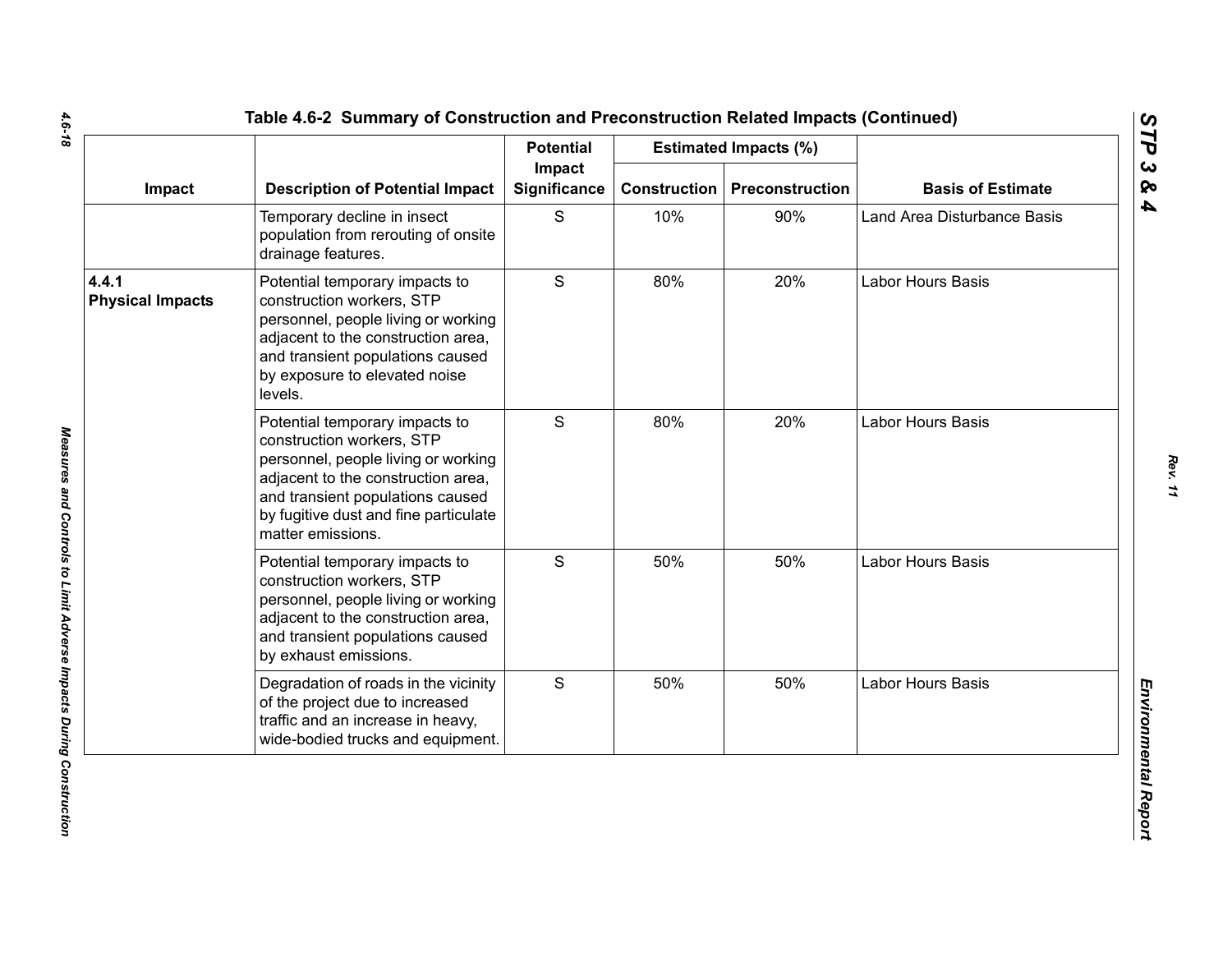|                                                       |                                                                                           | <b>Potential</b>       |                     | <b>Estimated Impacts (%)</b> |                                                                                                                                                                                                                                                                                                                                                                                                                                                                                                                                                                                                                                                                   |
|-------------------------------------------------------|-------------------------------------------------------------------------------------------|------------------------|---------------------|------------------------------|-------------------------------------------------------------------------------------------------------------------------------------------------------------------------------------------------------------------------------------------------------------------------------------------------------------------------------------------------------------------------------------------------------------------------------------------------------------------------------------------------------------------------------------------------------------------------------------------------------------------------------------------------------------------|
| Impact                                                | <b>Description of Potential Impact</b>                                                    | Impact<br>Significance | <b>Construction</b> | Preconstruction              | <b>Basis of Estimate</b>                                                                                                                                                                                                                                                                                                                                                                                                                                                                                                                                                                                                                                          |
| 4.4.2<br><b>Social and Economic</b><br><b>Impacts</b> | Increased traffic congestion in the<br>vicinity of STP due to construction<br>activities. | $M-L$                  | 75%                 | 25%                          | Labor Hours Basis<br>The amount of traffic congestion will<br>be directly proportional to the<br>number of plant workers traveling on<br>the local roads. The number of<br>workers traveling the roads is<br>directly related to the total labor<br>hours worked. Therefore, the<br>segregation of impacts between<br>construction and preconstruction is<br>best determined by comparing the<br>total labor hours worked. Mitigation<br>measures for this impact are<br>described in ER Section 4.4.2.2.4.                                                                                                                                                       |
|                                                       | Potential short-term housing<br>shortage in Matagorda County.                             | $M-L$                  | 75%                 | 25%                          | Labor Hours Basis (for workers<br>relocating to area)<br>The impact on housing in Matagorda<br>County will depend on the number of<br>workers that would relocate to the<br>area and require housing. The basis<br>of estimate for the impact on<br>housing is best determined by using<br>the estimate of the total number of<br>workers that would relocate to the<br>area and the percentage of those<br>workers that will be engaged in<br>construction and preconstruction<br>tasks. The estimated number of<br>relocating workers is contained in<br>ER Section 4.4.2.2.6. Mitigation<br>measures for this impact are<br>described in ER Section 4.4.2.2.6. |

 $-4.6 - 19$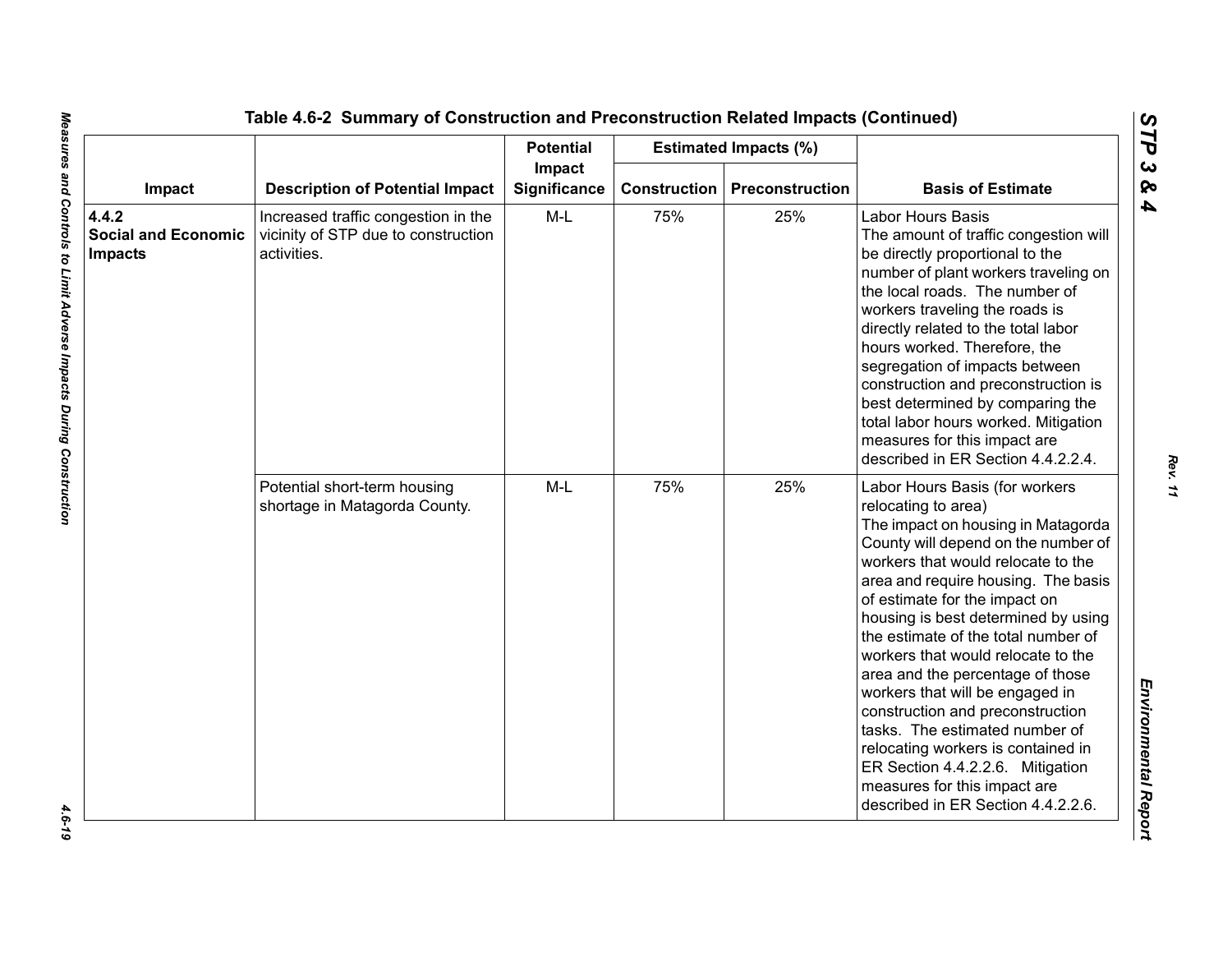| Impact |                                                                                                    | <b>Potential</b>       |                     | <b>Estimated Impacts (%)</b> |                                                                                                                                                                                                                                                                                                                                                                                                                                                                                                                                                                                                                                                                                      |
|--------|----------------------------------------------------------------------------------------------------|------------------------|---------------------|------------------------------|--------------------------------------------------------------------------------------------------------------------------------------------------------------------------------------------------------------------------------------------------------------------------------------------------------------------------------------------------------------------------------------------------------------------------------------------------------------------------------------------------------------------------------------------------------------------------------------------------------------------------------------------------------------------------------------|
|        | <b>Description of Potential Impact</b>                                                             | Impact<br>Significance | <b>Construction</b> | Preconstruction              | <b>Basis of Estimate</b>                                                                                                                                                                                                                                                                                                                                                                                                                                                                                                                                                                                                                                                             |
|        | Water shortages in Matagorda<br>County as a result of the in-<br>migrating construction workforce. | $M-L$                  | 75%                 | 25%                          | Labor Hours Basis (for workers<br>relocating to area)<br>The impact on water shortages in<br>Matagorda County will depend on<br>the number of workers that would<br>relocate to the area and require<br>housing. The basis of estimate for<br>the impact on water shortages is<br>best determined by using the<br>estimate of the total number of<br>workers that would relocate to the<br>area and the percentage of those<br>workers that will be engaged in<br>construction and preconstruction<br>tasks. The estimated number of<br>relocating workers is contained in<br>ER Section 4.4.2.2.6. Mitigation<br>measures for this impact are<br>described in ER Section 4.4.2.2.7. |

4.6-20

*Rev. 11*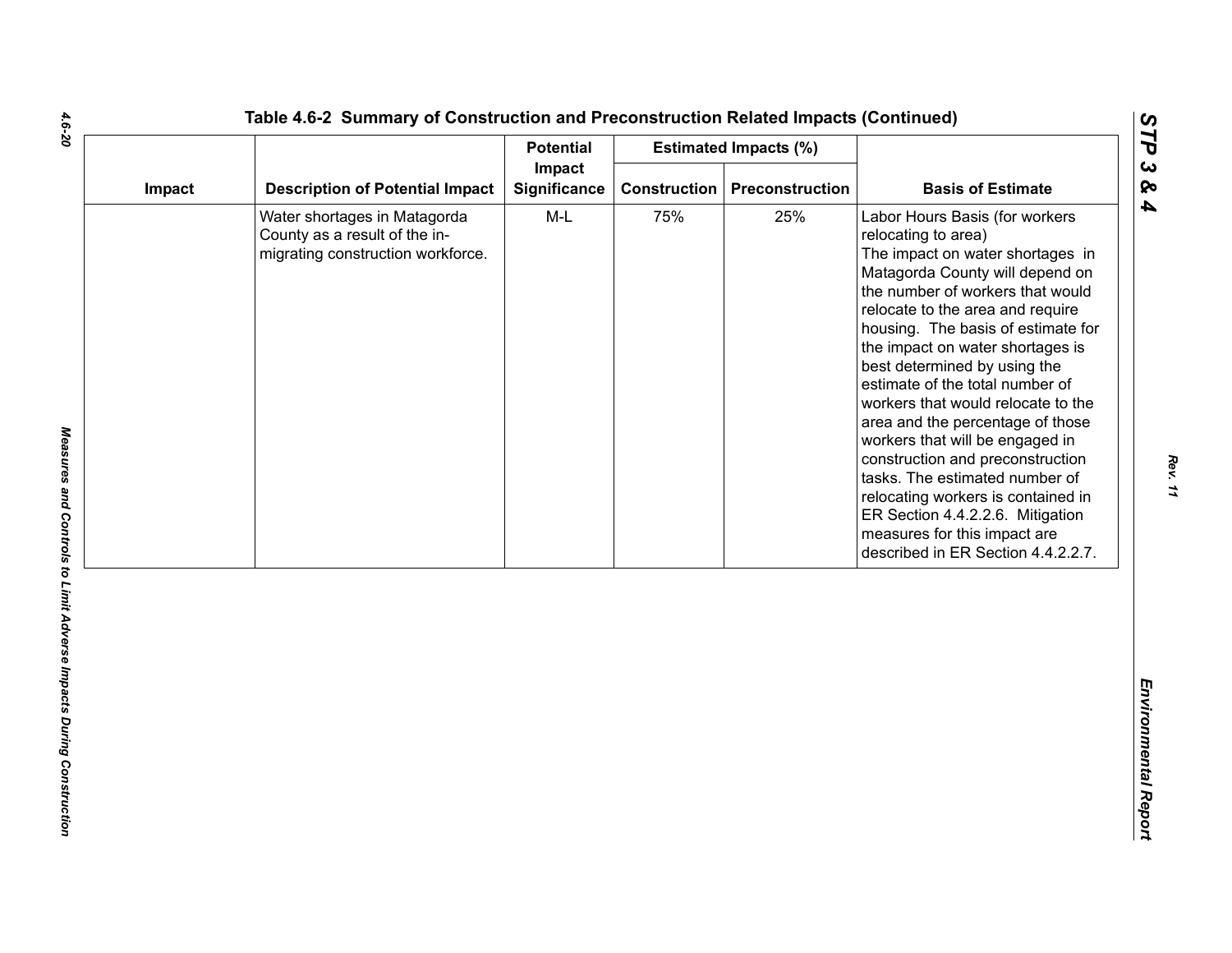| Impact<br><b>Description of Potential Impact</b><br>Significance<br><b>Construction</b><br>Preconstruction<br>Impact<br>$M-L$<br>75%<br>25%<br>Shortage of wastewater treatment<br>plants in Matagorda County as a<br>result of the in-migrating<br>construction workforce. | <b>Basis of Estimate</b><br>Labor Hours Basis (for workers<br>relocating to area)<br>The impact on the shortage of<br>wastewater treatment plants in<br>Matagorda County will depend on<br>the number of workers that would<br>relocate to the area and require                                                                                                                                                                                                                                             |
|-----------------------------------------------------------------------------------------------------------------------------------------------------------------------------------------------------------------------------------------------------------------------------|-------------------------------------------------------------------------------------------------------------------------------------------------------------------------------------------------------------------------------------------------------------------------------------------------------------------------------------------------------------------------------------------------------------------------------------------------------------------------------------------------------------|
|                                                                                                                                                                                                                                                                             |                                                                                                                                                                                                                                                                                                                                                                                                                                                                                                             |
|                                                                                                                                                                                                                                                                             | housing. The basis of estimate for<br>the impact on the shortage of<br>wastewater treatment plants is best<br>determined by using the estimate of<br>the total number of workers that<br>would relocate to the area and the<br>percentage of those workers that will<br>be engaged in construction and<br>preconstruction tasks. The<br>estimated number of relocating<br>workers is contained in ER Section<br>4.4.2.2.6. Mitigation measures for<br>this impact are described in ER<br>Section 4.4.2.2.7. |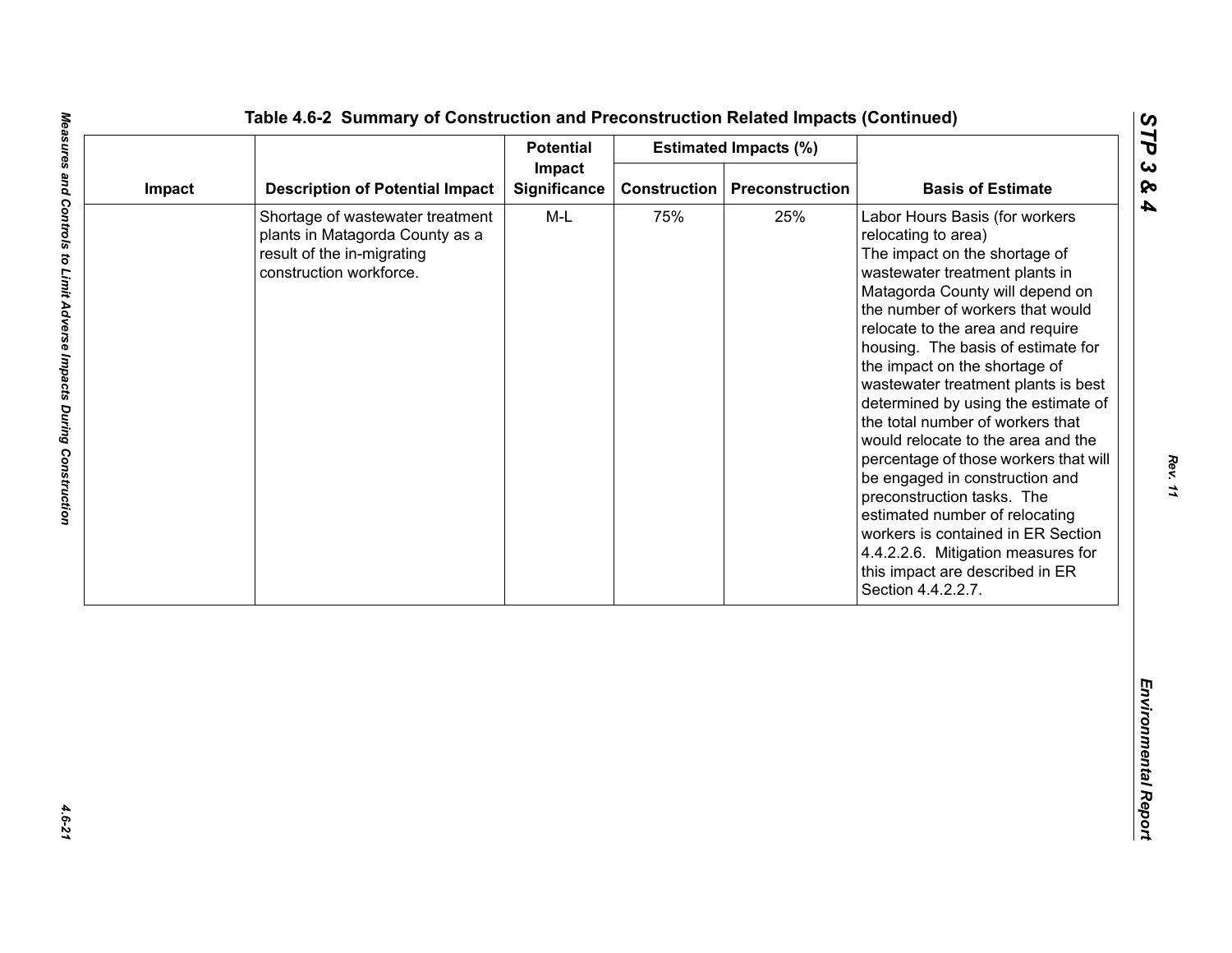|                                                                       | <b>Potential</b>    |        |     |                                                                                                                                                                                                                                                                                                                                                                                                                                                                                                                                                                                                                                                                                                            |
|-----------------------------------------------------------------------|---------------------|--------|-----|------------------------------------------------------------------------------------------------------------------------------------------------------------------------------------------------------------------------------------------------------------------------------------------------------------------------------------------------------------------------------------------------------------------------------------------------------------------------------------------------------------------------------------------------------------------------------------------------------------------------------------------------------------------------------------------------------------|
| <b>Description of Potential Impact</b>                                | <b>Significance</b> |        |     | <b>Basis of Estimate</b>                                                                                                                                                                                                                                                                                                                                                                                                                                                                                                                                                                                                                                                                                   |
| Potential impacts to police and fire<br>services in Matagorda County. | M                   | 75%    | 25% | Labor Hours Basis (for workers<br>relocating to area)<br>The impact on police and fires<br>services in Matagorda County will<br>depend on the number of workers<br>that would relocate to the area and<br>require housing. The basis of<br>estimate for the impact on police<br>and fire services is best determined<br>by using the estimate of the total<br>number of workers that would<br>relocate to the area and the<br>percentage of those workers that will<br>be engaged in construction and<br>preconstruction tasks. The<br>estimated number of relocating<br>workers is contained in ER Section<br>4.4.2.2.6. Mitigation measures for<br>this impact are described in ER<br>Section 4.4.2.2.7. |
| Potential impacts to medical<br>services in Matagorda County.         | S                   | 75%    | 25% | Labor Hours Basis                                                                                                                                                                                                                                                                                                                                                                                                                                                                                                                                                                                                                                                                                          |
|                                                                       |                     |        |     |                                                                                                                                                                                                                                                                                                                                                                                                                                                                                                                                                                                                                                                                                                            |
|                                                                       |                     | Impact |     | <b>Estimated Impacts (%)</b><br><b>Construction</b><br>Preconstruction                                                                                                                                                                                                                                                                                                                                                                                                                                                                                                                                                                                                                                     |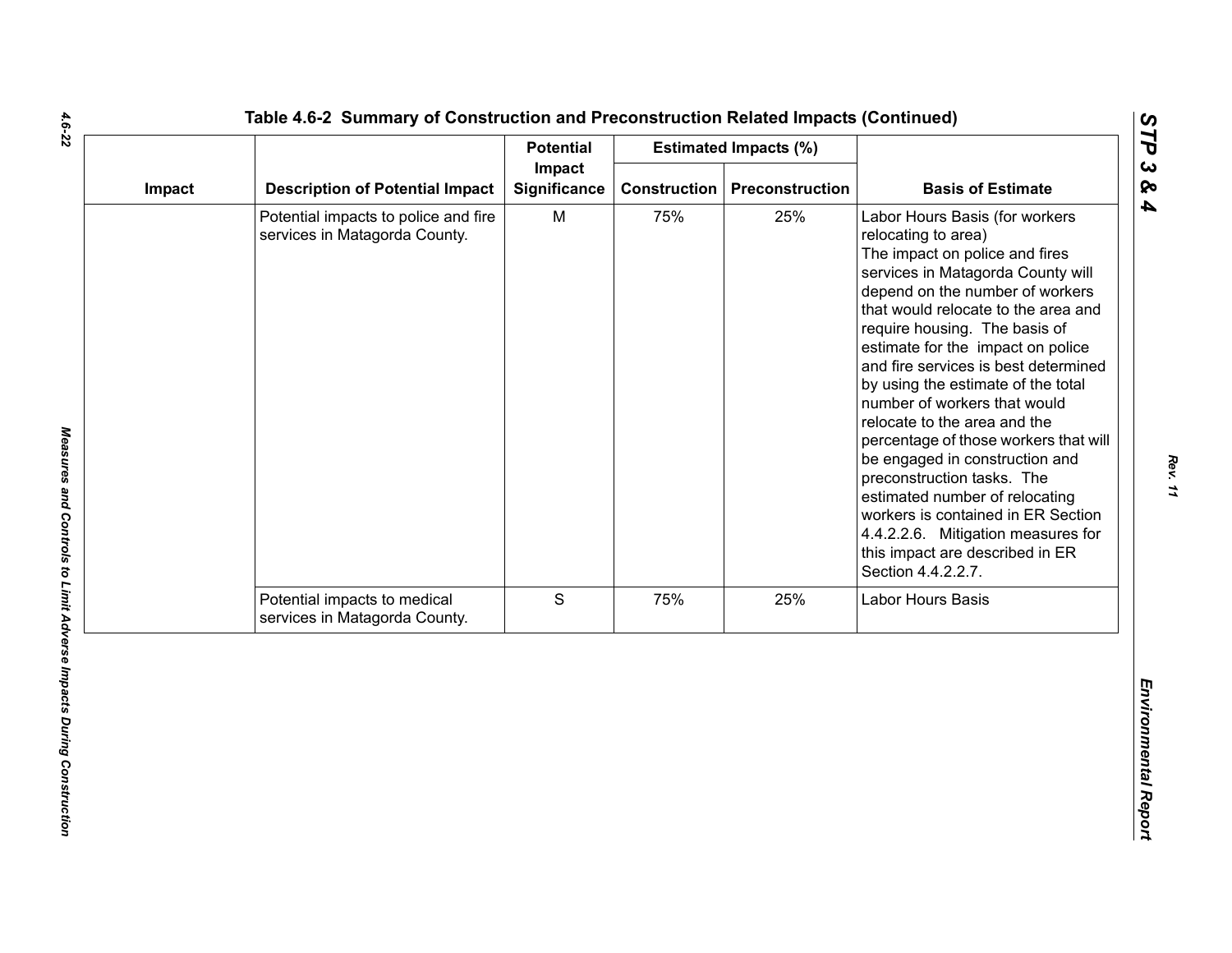|                                   |                                                                                                                                                                | <b>Potential</b>       |                     | <b>Estimated Impacts (%)</b> |                                                                                                                                                                                                                                                                                                                                                                                                                                                                                                                                                                                                                                                                                                                                                                                                                                                                 |
|-----------------------------------|----------------------------------------------------------------------------------------------------------------------------------------------------------------|------------------------|---------------------|------------------------------|-----------------------------------------------------------------------------------------------------------------------------------------------------------------------------------------------------------------------------------------------------------------------------------------------------------------------------------------------------------------------------------------------------------------------------------------------------------------------------------------------------------------------------------------------------------------------------------------------------------------------------------------------------------------------------------------------------------------------------------------------------------------------------------------------------------------------------------------------------------------|
| Impact                            | <b>Description of Potential Impact</b>                                                                                                                         | Impact<br>Significance | <b>Construction</b> | <b>Preconstruction</b>       | <b>Basis of Estimate</b>                                                                                                                                                                                                                                                                                                                                                                                                                                                                                                                                                                                                                                                                                                                                                                                                                                        |
|                                   | Potential impacts to social services<br>in Matagorda County.                                                                                                   | S                      | 75%                 | 25%                          | Labor Hours Basis                                                                                                                                                                                                                                                                                                                                                                                                                                                                                                                                                                                                                                                                                                                                                                                                                                               |
|                                   | Potential impact on the short-term<br>ability of schools in Matagorda<br>County to accommodate the<br>increase in student population.                          | $M-L$                  | 75%                 | 25%                          | Labor Hours Basis (for workers<br>relocating to area)<br>The impact on the short-term ability<br>of schools in Matagorda County to<br>accommodate the increase in<br>student population will depend on<br>the number of workers that would<br>relocate to the area and require<br>housing. The basis of estimate for<br>the impact on the short-term ability<br>of schools in Matagorda County to<br>accommodate the increase in<br>student population is best<br>determined by using the estimate of<br>the total number of workers that<br>would relocate to the area and the<br>percentage of those workers that will<br>be engaged in construction and<br>preconstruction tasks. The<br>estimated number of relocating<br>workers is contained in ER Section<br>4.4.2.2.6. Mitigation measures for<br>this impact are described in ER<br>Section 4.4.2.2.8. |
| 4.4.3<br>Environmental<br>Justice | Low-income rental housing rates<br>could increase due to increased<br>demand for housing, potentially<br>displacing low-income renters in<br>Matagorda County. | S                      | 75%                 | 25%                          | Labor Hours Basis                                                                                                                                                                                                                                                                                                                                                                                                                                                                                                                                                                                                                                                                                                                                                                                                                                               |

*STP 3 & 4*